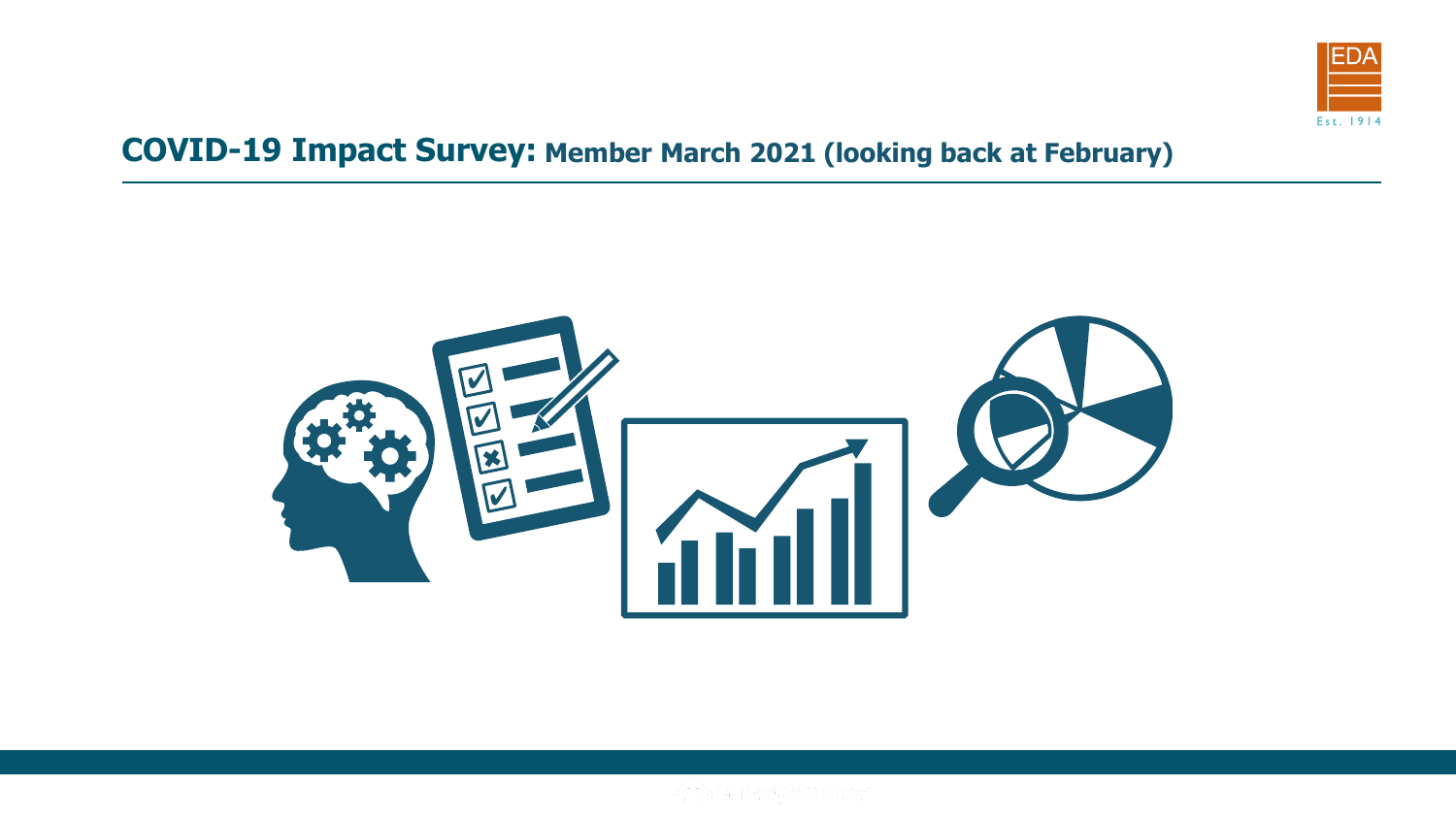

# **COVID-19 Impact Survey:** Members March 2021 (Looking back at February)

### **Introduction**

This survey was carried out in first half of March 2021, reflecting on business in February 2021. It was circulated to the EDA's Principal Contact in each of the 245 member businesses and was completed by over a quarter of them.

Question 1 profiles the respondents by company size. When this is compared to the overall profile of EDA membership, we can see that the response rate of 33.85% from 2-5 branch businesses is representative of the 31.43% within EDA Wholesaler Members.

However, over 50% of the EDA Distributor membership is made up of 1 branch businesses, whose survey response rate was 35.38%.

Furthermore, despite only representing 11.84% of the EDA Distributor membership, the survey had a healthy response from 6-20 branch businesses at 20.00%.

We estimate that the results represents about 900 branches.

## **Highlights**

Distributor Sales in the first two months of the year were strong; 60% of Manufacturer respondents reporting an increase in turnover from February last year.

76% of respondents are feeling more positive, compared to 50% in January 2021.

Product availability remains the Wholesalers' most pressing business challenge, with manufacturer price increases following in second place.

There has been a significant change in the purchasing behaviours of wholesaler respondents' customers with 45% noticing their customers purchasing smaller quantities, compared to only 23% in January. 39% of respondents are reporting shorter lead times.

44% of Wholesalers Members offer mental health support for their staff.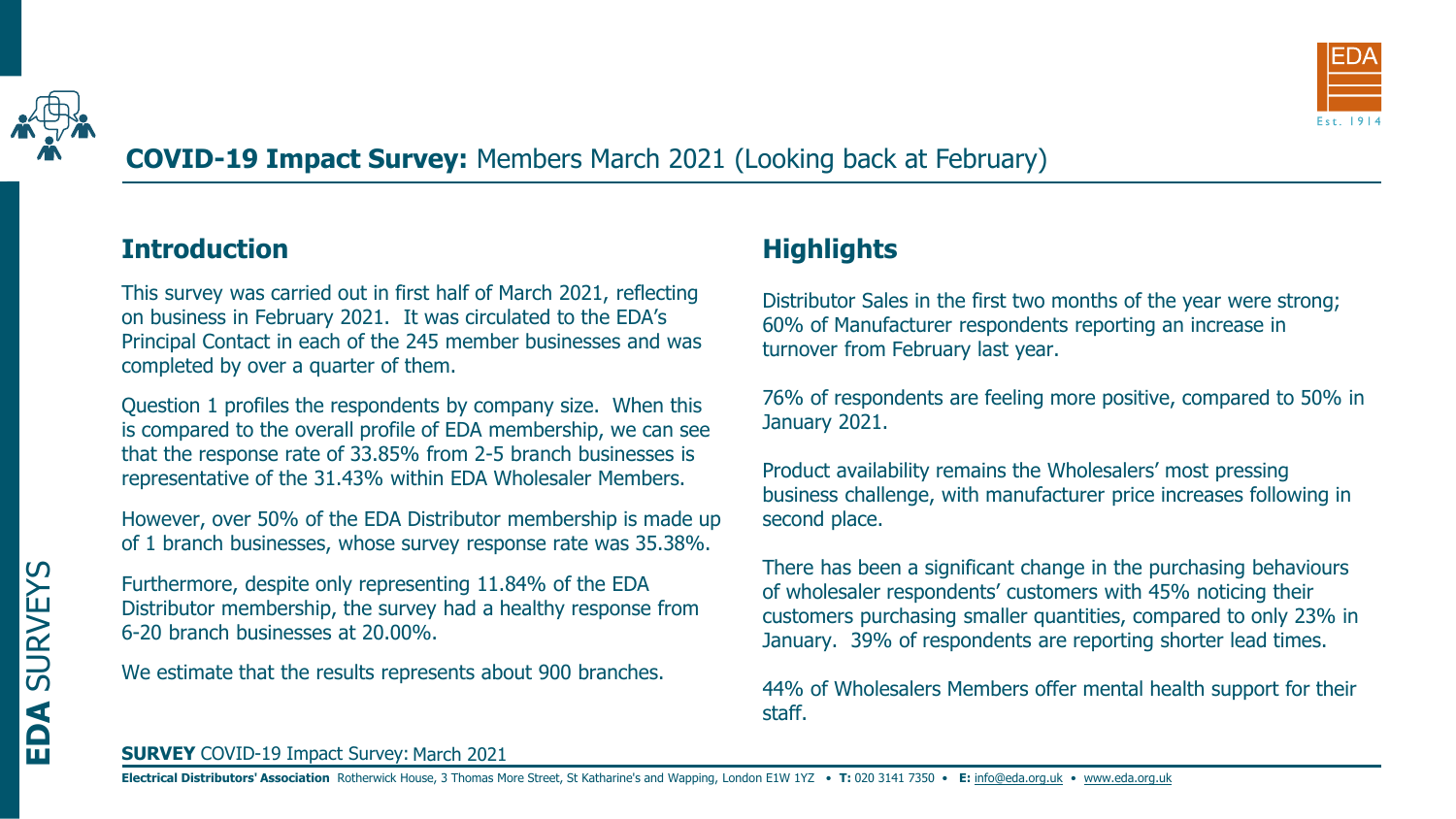

# Q1: How many branches do you have?



| <b>ANSWER CHOICES</b>                                            | <b>RESPONSES</b> |    |
|------------------------------------------------------------------|------------------|----|
| 1 branch                                                         | 35.38%           | 23 |
| 2 - 5 branches                                                   | 33.85%           | 22 |
| 6 - 20 branches                                                  | 20.00%           | 13 |
| 21 - 50 branches                                                 | 6.15%            | 4  |
| $51 - 100$ branches                                              | 1.54%            | 1  |
| Over 100 branches                                                | 3.08%            | 2  |
| <b>TOTAL</b>                                                     |                  | 65 |
| <b>Comments</b><br>We estimate that this represents 900 branches |                  |    |

#### **SURVEY** COVID-19 Impact Survey: March 2021

**EDA** SURVEYS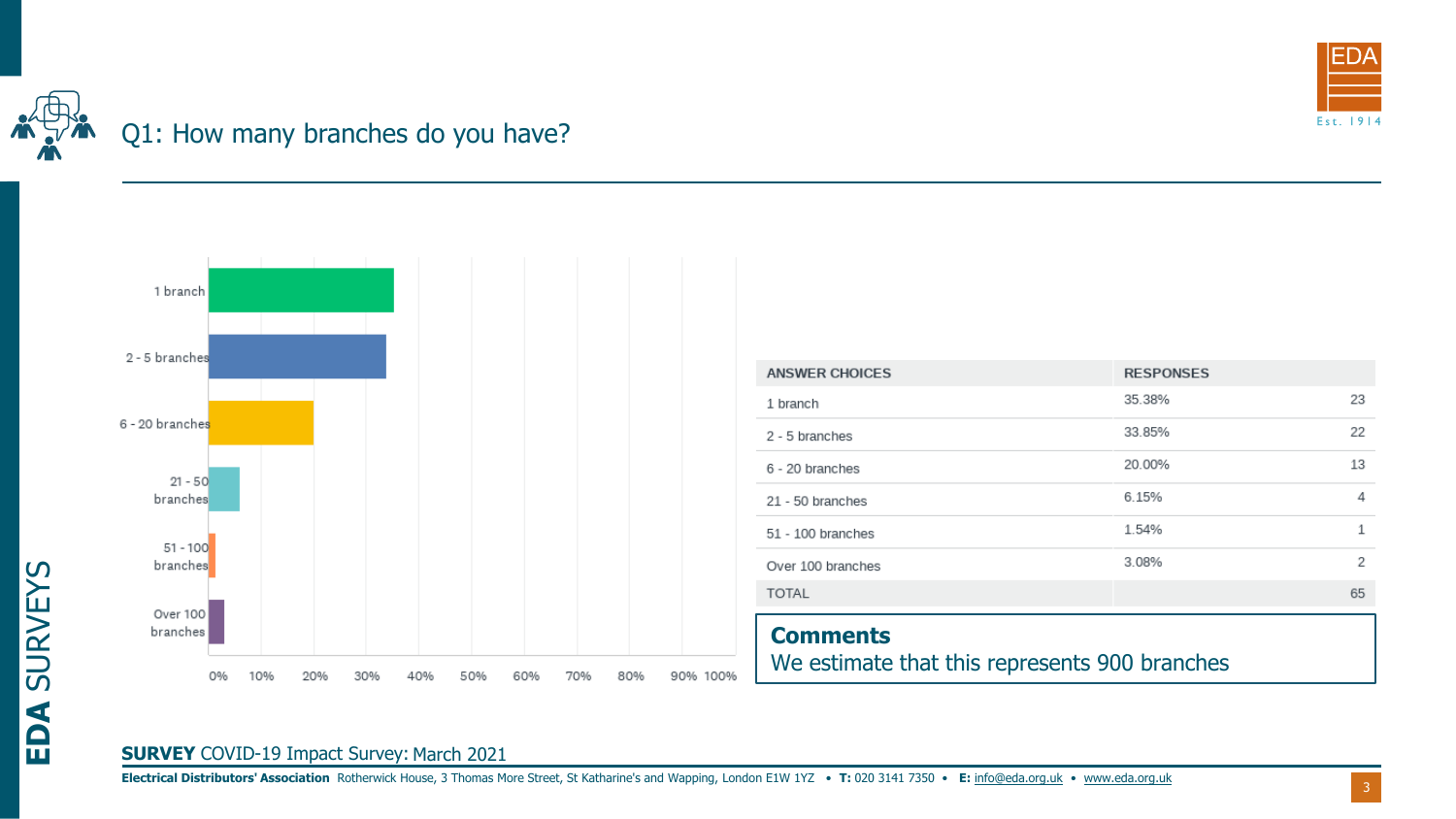

# Q2: Comparing February 2021 with February 2020, to what extent has your turnover been affected?



| <b>ANSWER CHOICES</b>                                                                                                      | <b>RESPONSES</b> |          |
|----------------------------------------------------------------------------------------------------------------------------|------------------|----------|
| Turnover is UP 20% or more                                                                                                 | 18.46%           | 12       |
| Turnover is UP between 11 - 19%                                                                                            | 9.23%            | 6        |
| Turnover is UP between 6-10%                                                                                               | 15.38%           | 10       |
| Turnover is UP between 1 - 5%                                                                                              | 10.77%           | 7        |
| Turnover is about the same as in 2020                                                                                      | 12.31%           | 8        |
| Turnover is DOWN between 1 - 5%                                                                                            | 7.69%            | 5        |
| Turnover is DOWN between 6 - 10%                                                                                           | 10.77%           | 7        |
| Turnover is DOWN between 11 - 19%                                                                                          | 6.15%            | 4        |
| Turnover is DOWN 20% or more                                                                                               | 9.23%            | 6        |
| Other, and please use the space below for your feedback:                                                                   | 0.00%            | $\Omega$ |
| <b>TOTAL</b>                                                                                                               |                  | 65       |
| <b>Comments:</b><br>54% of respondents reported that turnover was up, 12% said it<br>was the same and 34% said it is down. |                  |          |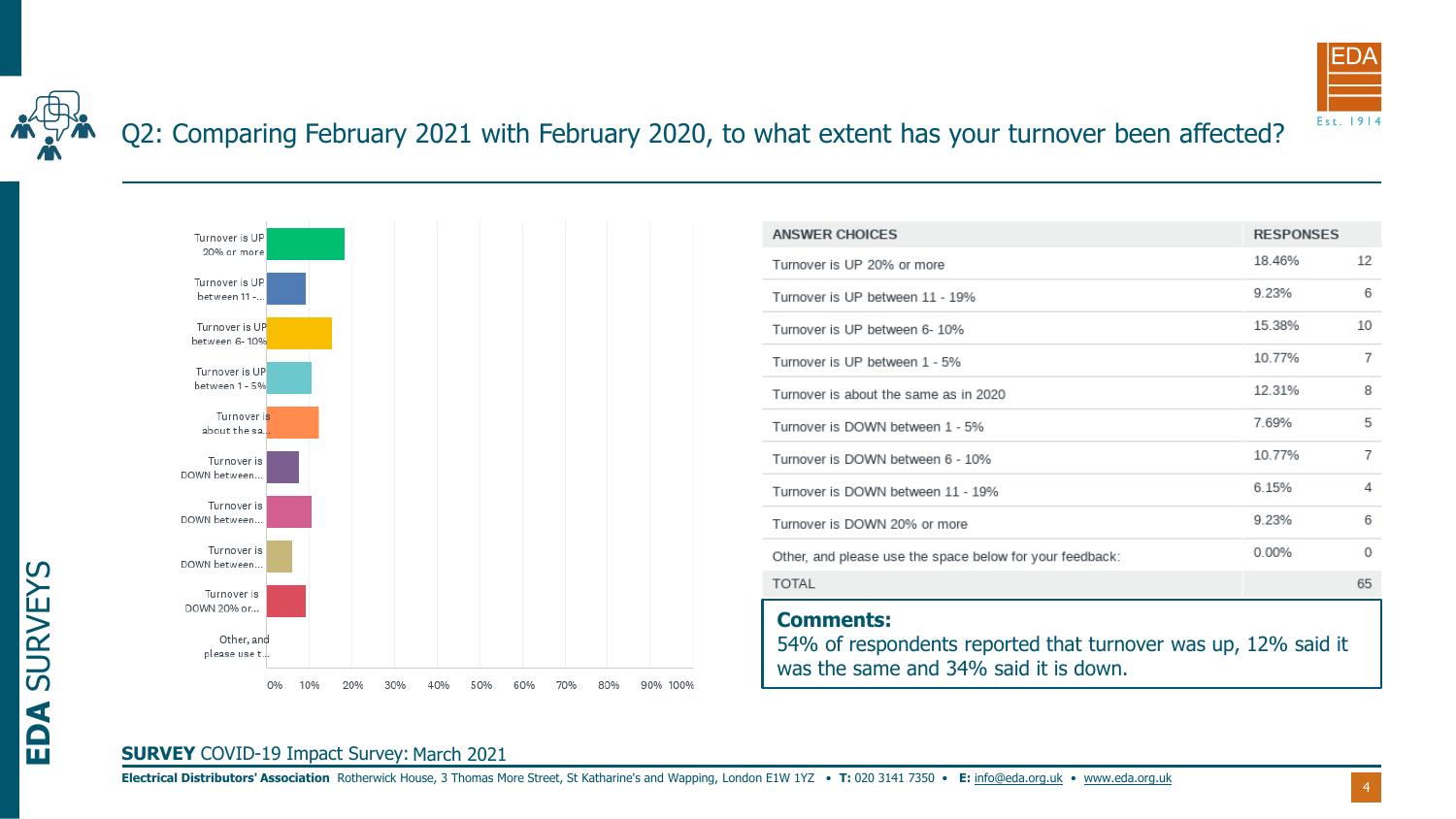



Q3: Does your company have a policy or procedures for supporting members of your team who could be experiencing mental health issues?



| <b>ANSWER CHOICES</b> | <b>RESPONSES</b> |    |
|-----------------------|------------------|----|
| Yes                   | 43.75%           | 28 |
| No                    | 56.25%           | 36 |
| <b>TOTAL</b>          |                  | 64 |

**EDA** SURVEYS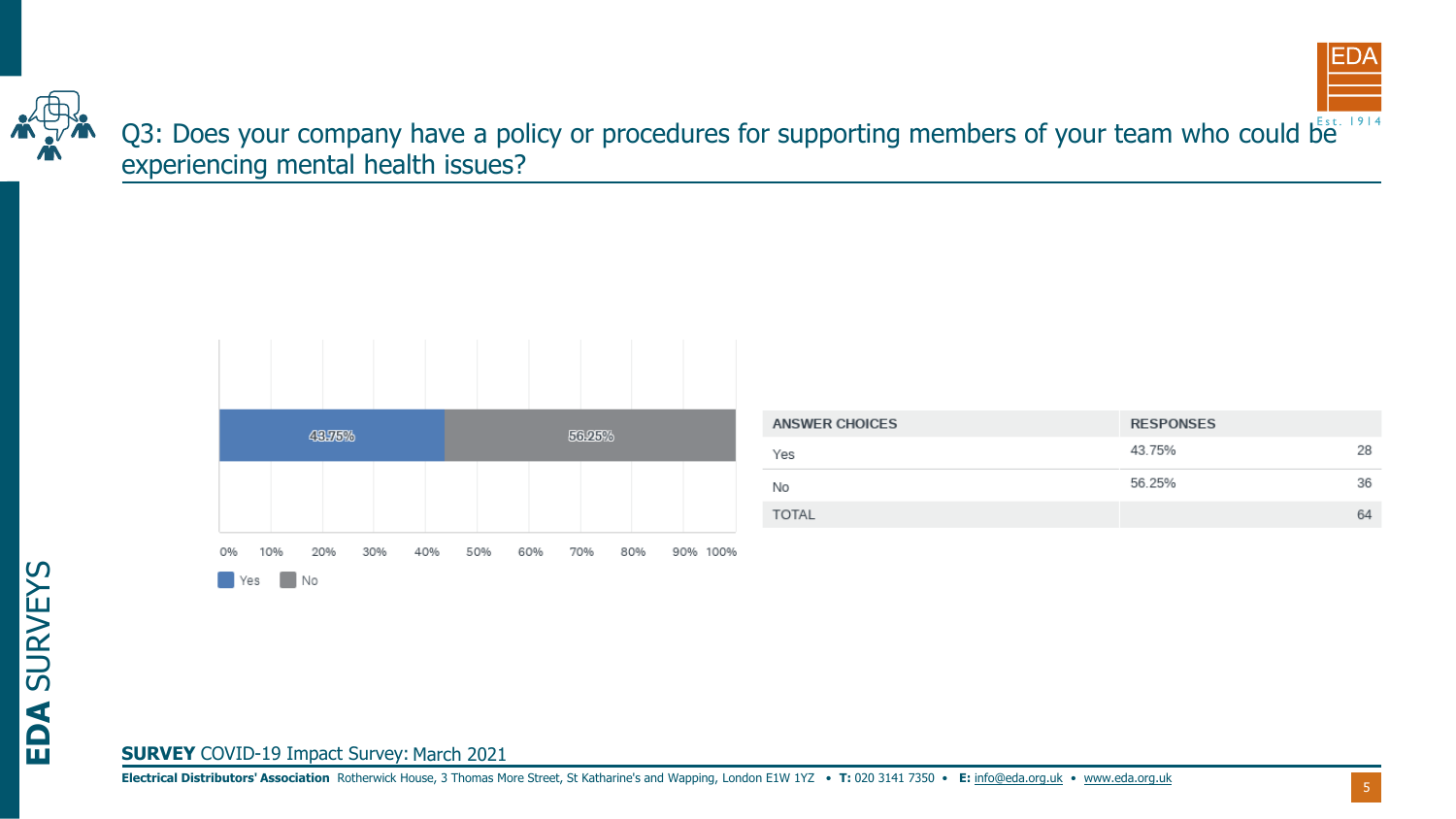



Q3: Does your company have a policy or procedures for supporting members of your team who could be experiencing mental health issues? **Comments**

#### **EIC Support**

• We use the services of the EIC and have also had members of staff go on the course they provide

#### **Internal & Third Party Support**

- We outsource our HR
- Croner Service
- Whilst we are supportive we have no company policy
- Compassion and doing the right thing if needed, backed up by BUPA membership for all my staff should they need medical help.
- Major focus at the moment is staff who have been working from home for some time
- We do have a policy
- Very small team of 2!



# **EDA** SURVEYS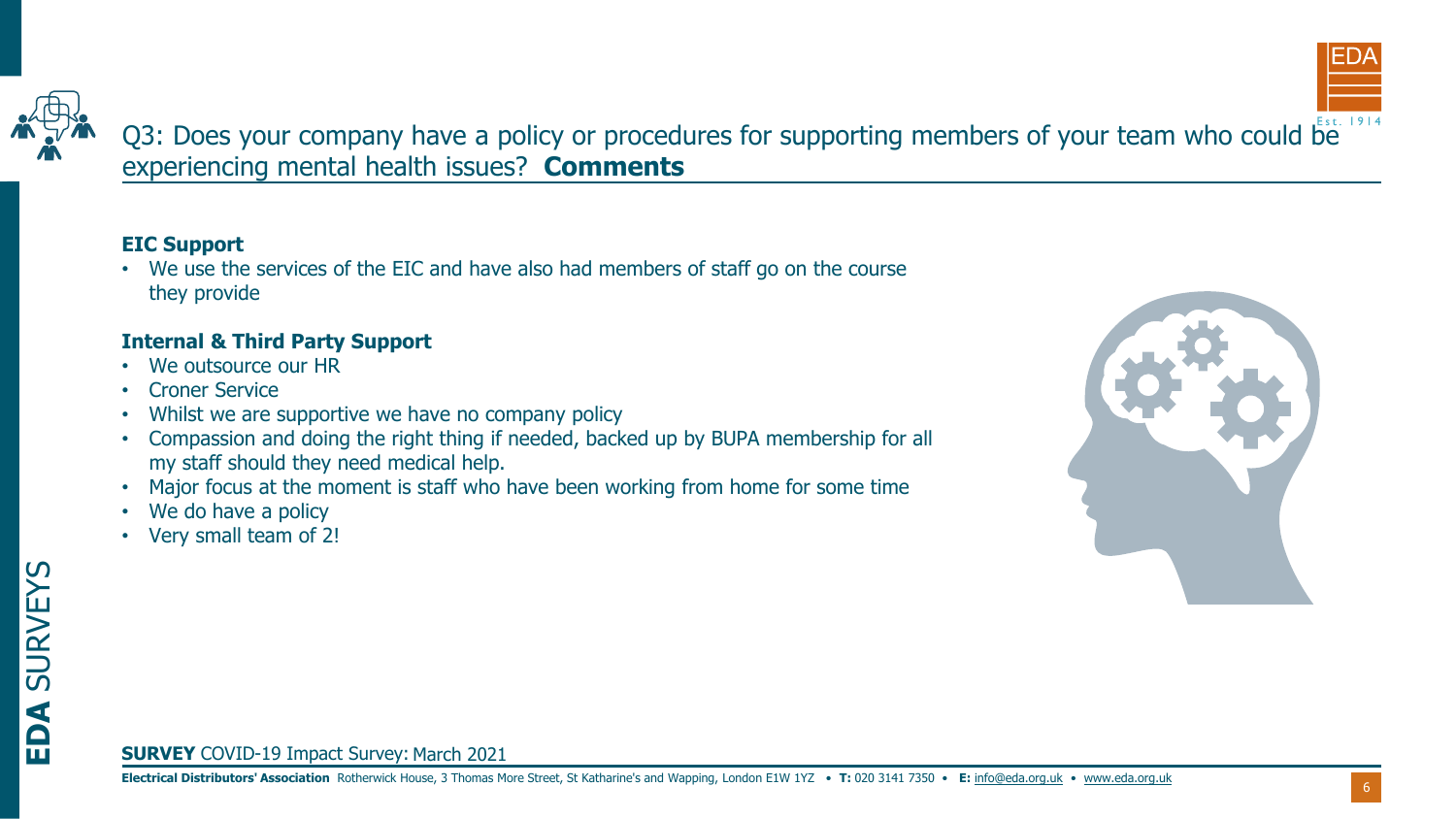

# Q4: Has your business been affected by Test and Trace in February 2021?



| <b>ANSWER CHOICES</b> | <b>RESPONSES</b> |    |
|-----------------------|------------------|----|
| Yes                   | 20.31%           | 13 |
| No                    | 79.69%           | 51 |
| <b>TOTAL</b>          |                  | 64 |
|                       |                  |    |

#### **Comments:**

Just over 20% of businesses were affected by track and trace in February, this compares to 24% in January.

#### **SURVEY** COVID-19 Impact Survey: March 2021

7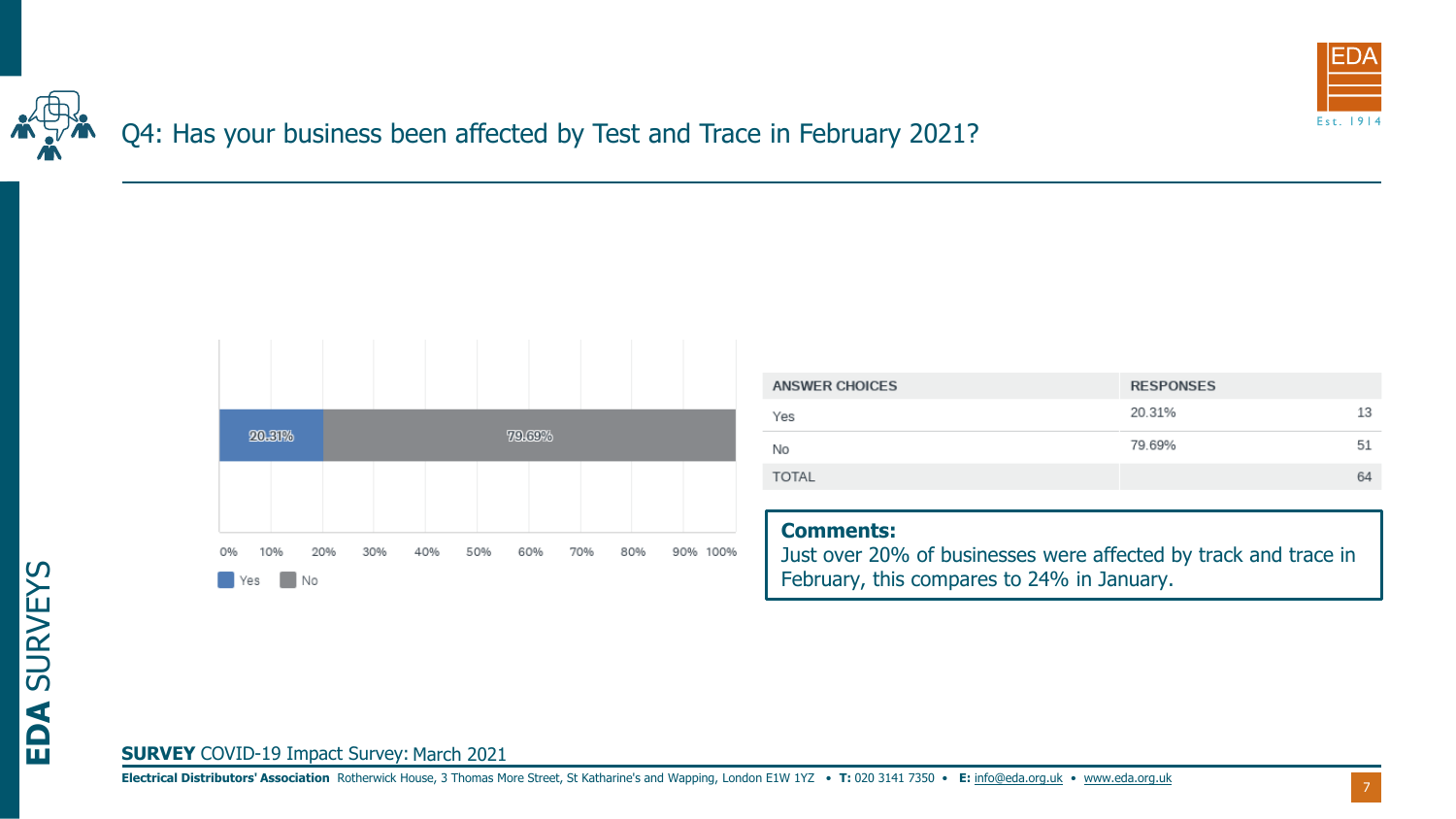

**EDA** SURVEYS

- People having to isolate following contact from Test and Trace.
- We have, at times, had people isolating .
- Isolation of employees.
- Warnings of isolation notices have been issued to our members of staff. These have been very useful early in the pandemic but I think as the vaccinations increase will become less so.
- Had to close Birmingham branch due to exposure.
- Yes 1 of our employees had to self isolate as a result.
- From one branch two staff members tested positive, 3 tested negative and all 5 ordered to isolate.
- Employees having to isolate as a result.
- 2 key staff members absent due to this.
- Members of staff have had to isolate due to close contact with positive tests outside the work environment.

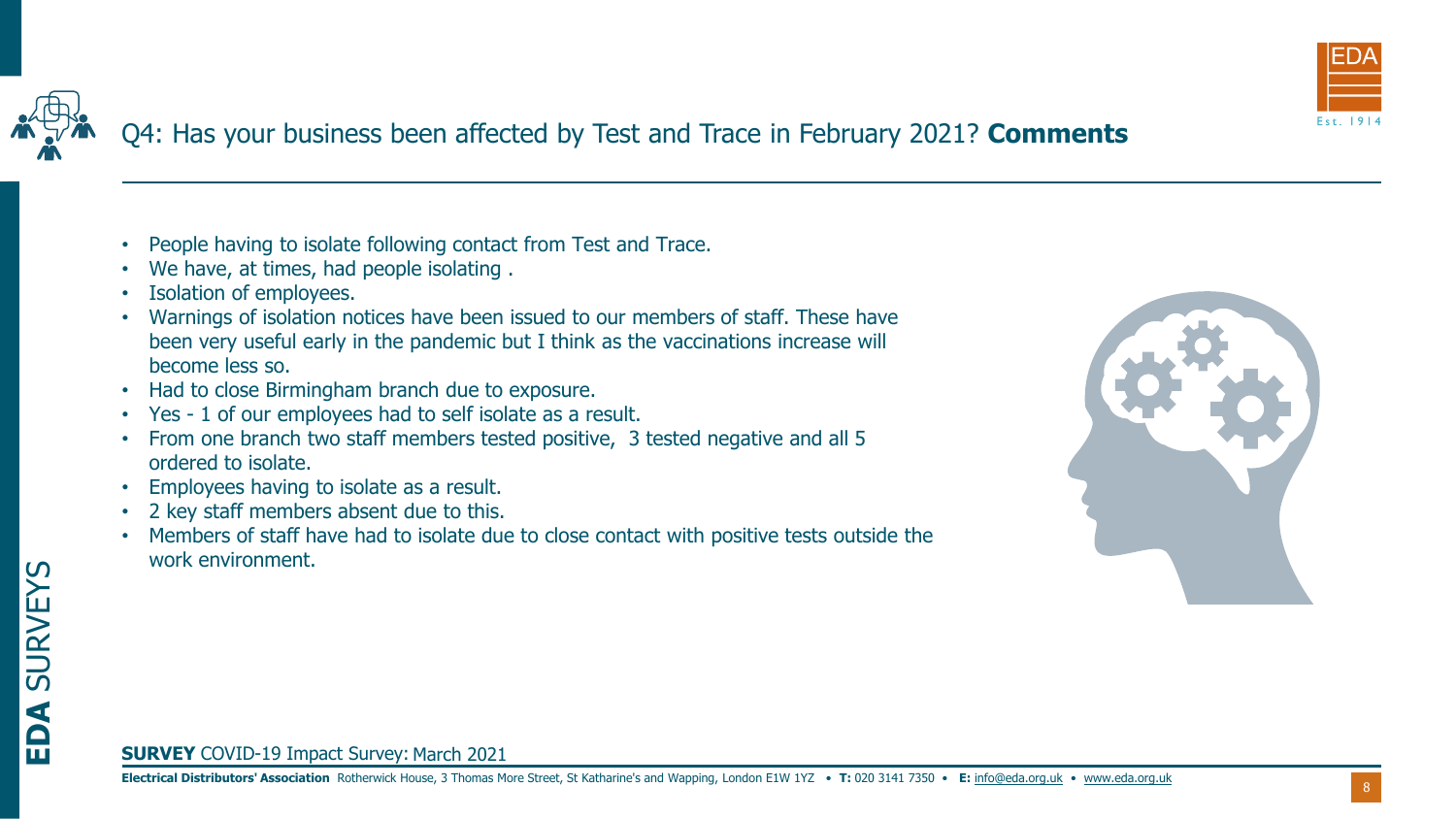

Q5: Have you closed a branch or branches due to a COVID outbreak during February 2021?



| <b>ANSWER CHOICES</b> | <b>RESPONSES</b> |    |
|-----------------------|------------------|----|
| Yes                   | 1.56%            |    |
| No                    | 98.44%           | 63 |
| <b>TOTAL</b>          |                  | 64 |

**EDA** SURVEYS

#### **SURVEY** COVID-19 Impact Survey: March 2021

**Electrical Distributors' Association** Rotherwick House, 3 Thomas More Street, St Katharine's and Wapping, London E1W 1YZ • **T:** 020 3141 7350 • **E:** [info@eda.org.uk](mailto:info@eda.org.uk) • [www.eda.org.uk](https://www.eda.org.uk/)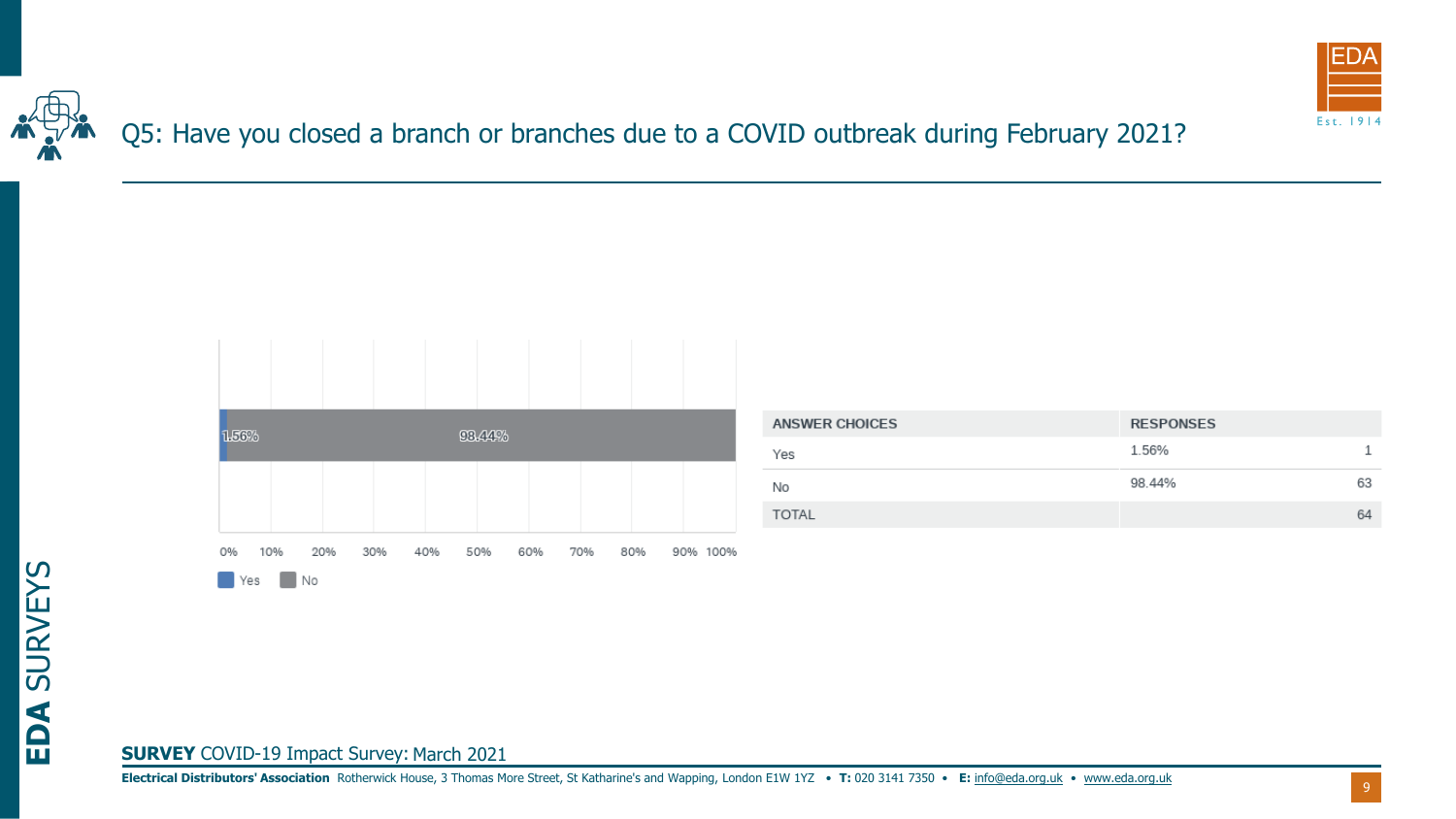



## Q6: What percentage of your workforce has been absent during February 2021, excluding furloughed team members?



| <b>ANSWER CHOICES</b> | <b>RESPONSES</b> |          |
|-----------------------|------------------|----------|
| $0 - 10%$             | 92.06%           | 58       |
| $11 - 20%$            | 3.17%            | 2        |
| $21 - 30\%$           | 4.76%            | 3        |
| $31 - 50%$            | 0.00%            | $\Omega$ |
| Over 50%              | 0.00%            | $\Omega$ |
| <b>TOTAL</b>          |                  | 63       |

# **EDA** SURVEYS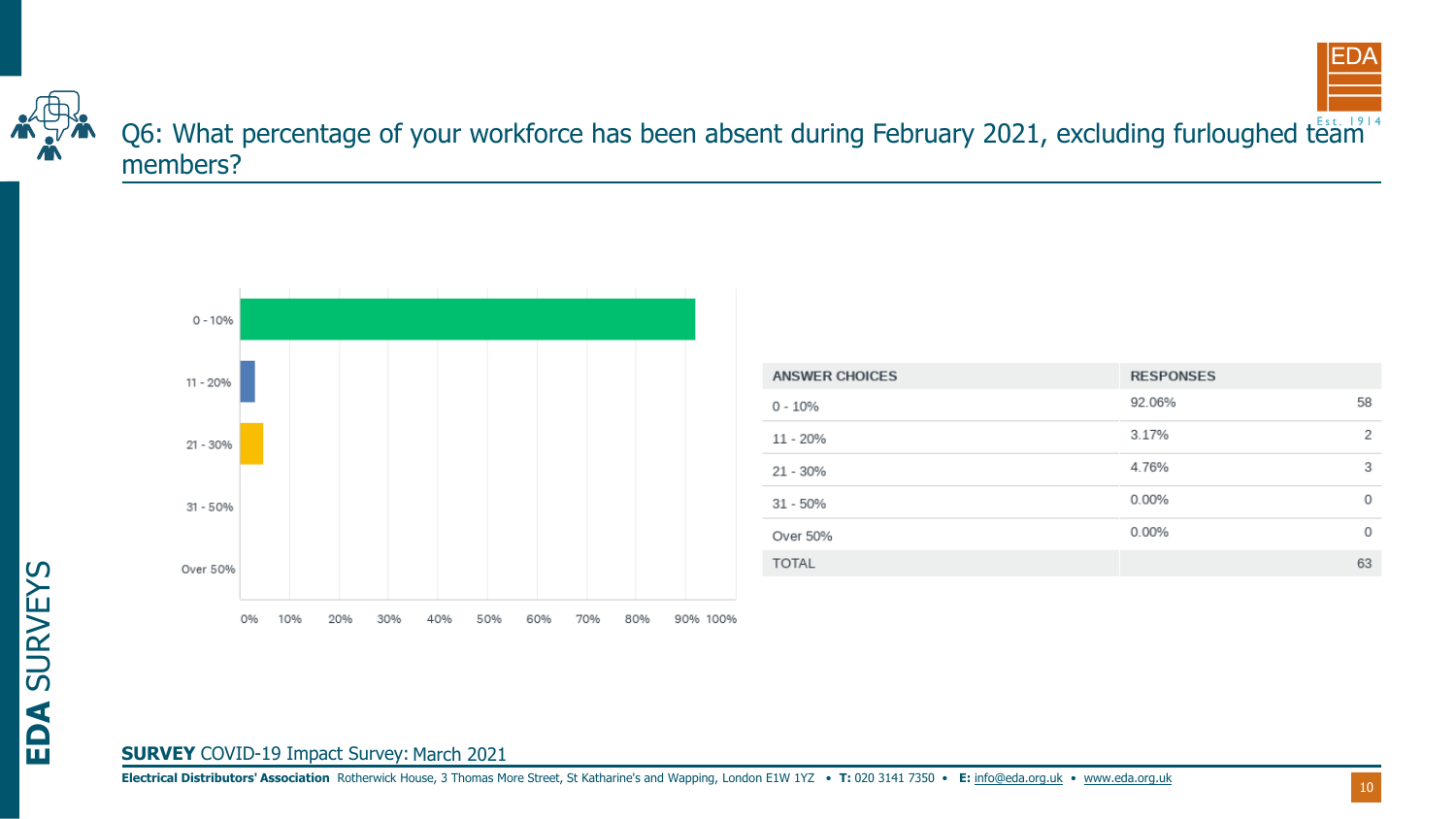

# Q7: What are the reasons for this absence from work during February?



| <b>ANSWER CHOICES</b>                                                                                | <b>RESPONSES</b> |          |
|------------------------------------------------------------------------------------------------------|------------------|----------|
| They have tested positive for Covid-19                                                               | 29 27%           | 12       |
| They are self isolating because they have been in contact with someone who has<br>tested positive    | 48 78%           | 20       |
| They are self isolating because they are clinically vulnerable or extremely<br>clinically vulnerable | 26 83%           | 11       |
| They are living with someone who is clinically vulnerable or extremely clinically<br>vulnerable      | 14 63%           | 6        |
| Concern over social distancing between members of staff                                              | 2.44%            | 1        |
| Home schooling and childcare responsibilities                                                        | 29 27%           | 12       |
| Concern over social distancing when serving customers                                                | 0.00%            | $\Omega$ |
| Concern over using public transport for travel to and from place of work                             | 4 88%            | 2        |
| Other (please specify)                                                                               | 14 63%           | 6        |
| Total Respondents: 41                                                                                |                  |          |

#### **SURVEY** COVID-19 Impact Survey: March 2021

**EDA** SURVEYS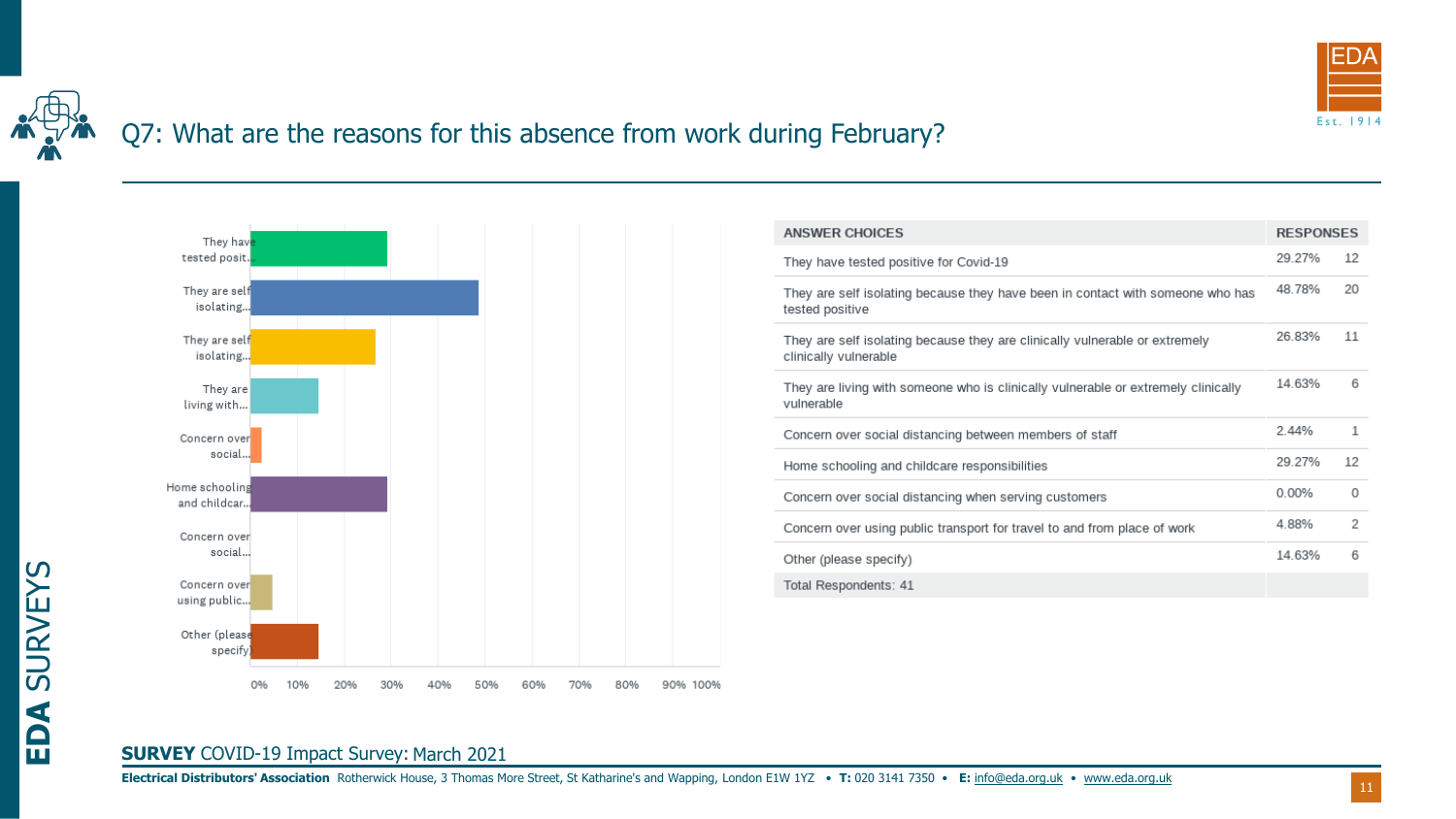

# Q8: Did your firm have difficulty recruiting workers in February 2021?



| <b>ANSWER CHOICES</b> | <b>RESPONSES</b> |    |
|-----------------------|------------------|----|
| Yes                   | 12.50%           | 8  |
| No                    | 28.13%           | 18 |
| We are not recruiting | 59.38%           | 38 |
| <b>TOTAL</b>          |                  | 64 |

#### **Any further comments**

- Very few quality people about
- For certain technical roles there seems to be a shortage of good candidates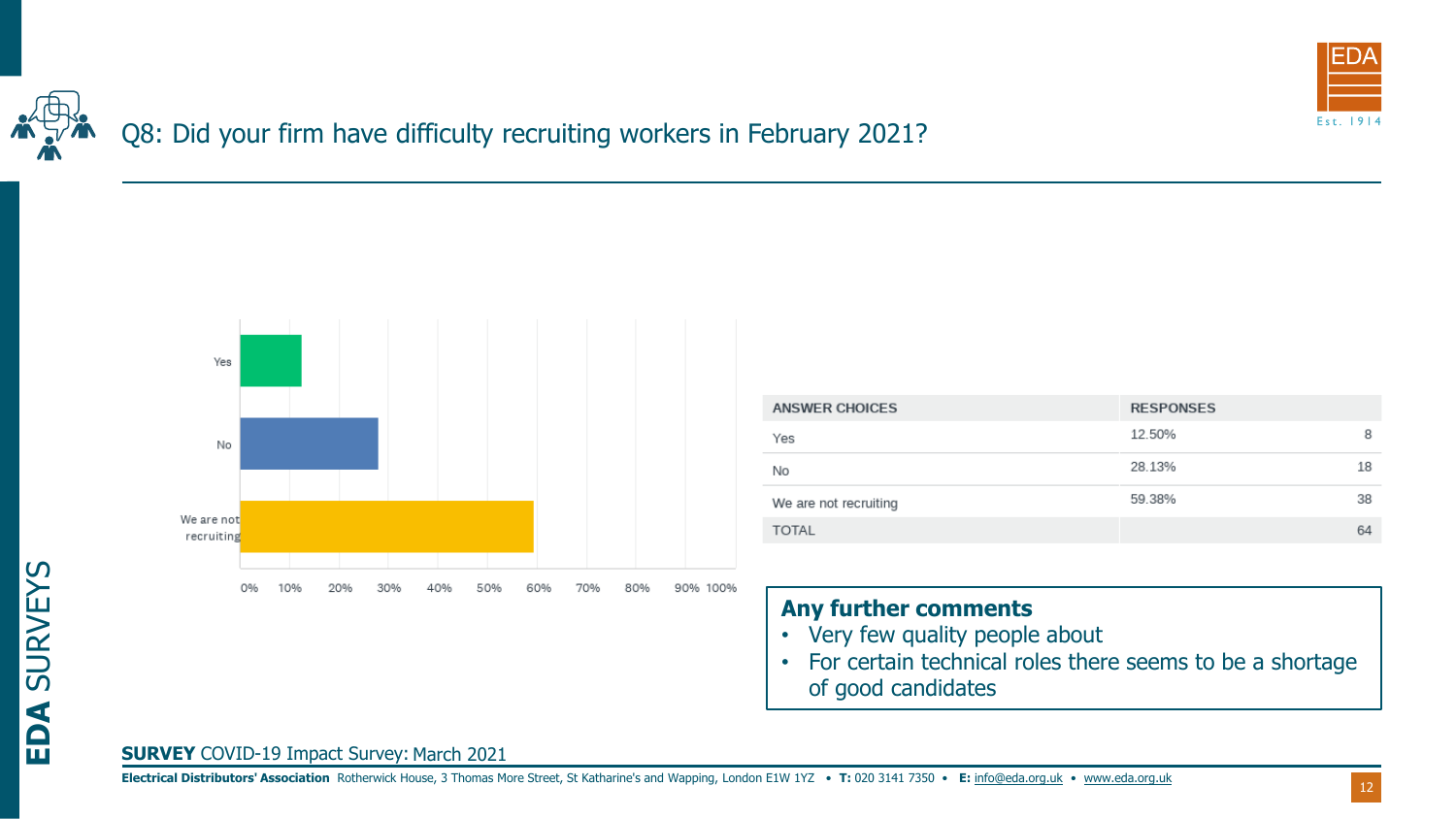

# Q9: Which of the following recruitment options have you considered or used?



| ANSWER CHOICES                                                                          | <b>RESPONSES</b> |   |
|-----------------------------------------------------------------------------------------|------------------|---|
| Recruiting an apprentice either yourself or through the EDA's Apprenticeship<br>Service | 62 50%           | 5 |
| Applying for a Kickstarter via the EDA's Kickstarter Scheme*                            | 62 50%           | 5 |
| Using the construction sector's Talent Retention Scheme**                               | 0.00%            | O |
| Other (please specify)                                                                  | 25 00%           | 2 |
| Total Respondents: 8                                                                    |                  |   |

You can find more information about the talent retention scheme and the Kickstarter scheme on the EDA Website or by calling the EDA on 020 3141 7350.

#### **Any further Comments:**

- We advertise locally
- We use INDEED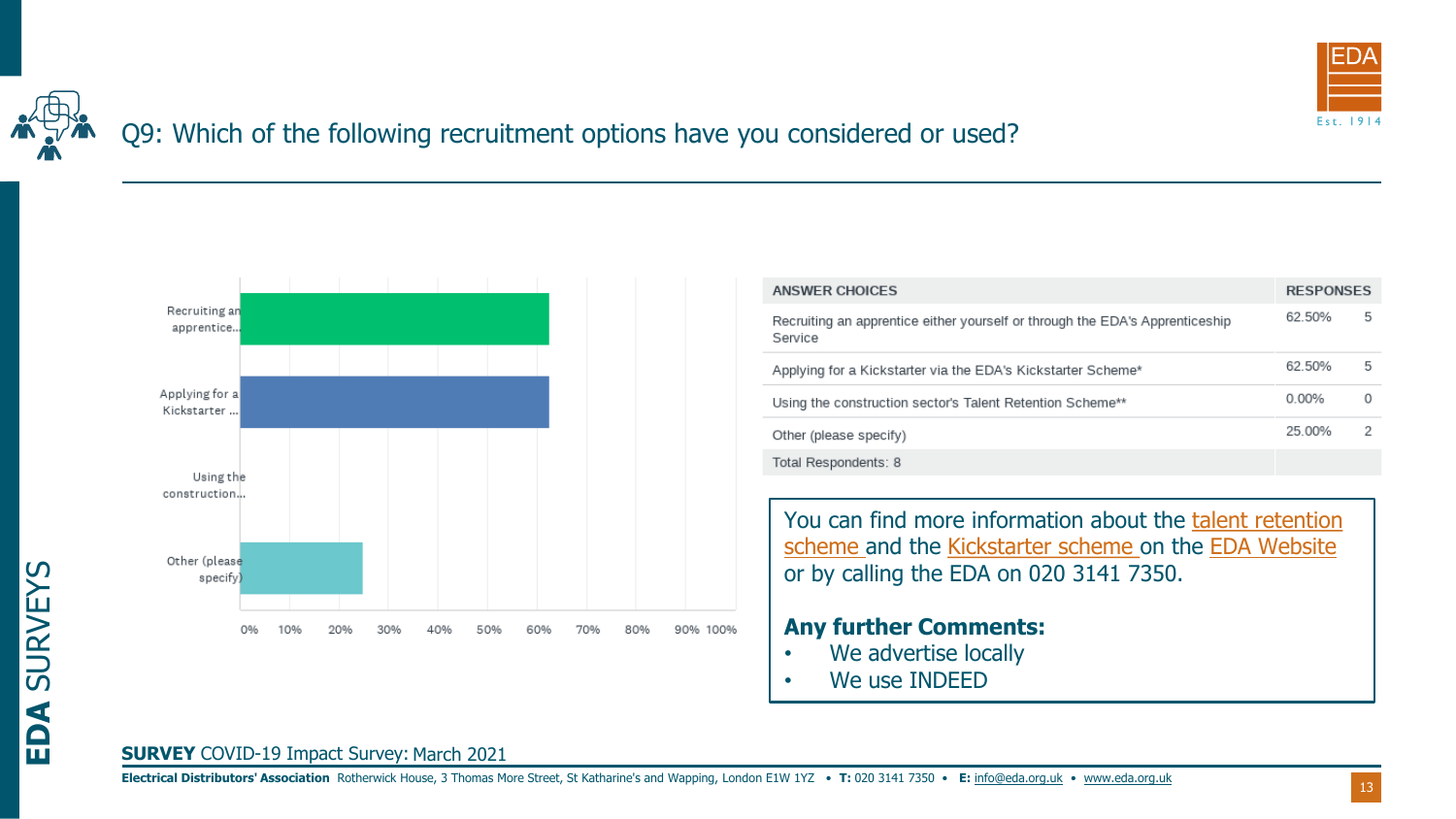

Q10: Using the tick boxes, please indicate which three business challenges are your most pressing at this 1914 time.



| <b>ANSWER CHOICES</b>                                                                                       | <b>RESPONSES</b> |          |
|-------------------------------------------------------------------------------------------------------------|------------------|----------|
| Getting access to COVID testing for my team                                                                 | 3.13%            | 2        |
| Contingency plans if a team member tests positive for COVID, and other team<br>members have to self isolate | 15.63%           | 10       |
| Customs paperwork                                                                                           | 17.19%           | 11       |
| Metal theft                                                                                                 | 1.56%            | 1        |
| Dealing with difficult customers who do not respect social distancing rules                                 | 781%             | 5        |
| Cash flow challenges caused by a slow down in payments from customers                                       | 9.38%            | 6        |
| Customers expecting products to be available from stock and at short lead times                             | 28 13%           | 18       |
| Customers expecting longer opening hours                                                                    | 0.00%            | $\Omega$ |
| Customers expecting to be able to purchase online                                                           | 4 69%            | 3        |
| Customers unaware of the supply chain problems, such as product availability<br>and price increases         | 40.63%           | 26       |
| Adapting my business for a more digitalised world                                                           | 15.63%           | 10       |
| Product availability issues                                                                                 | 67.19%           | 43       |
| Service levels from manufacturers                                                                           | 29.69%           | 19       |
| Manufacturer price increases                                                                                | 48.44%           | 31       |
| Cash flow challenges caused by stricter terms from suppliers                                                | 1.56%            | 1        |
| General uncertainty and challenges over forecasting                                                         | 23.44%           | 15       |
| Concerns over availability or stricter terms of Trade Credit Insurance                                      | 1.56%            | 1        |
| Total Respondents: 64                                                                                       |                  |          |

**Electrical Distributors' Association** Rotherwick House, 3 Thomas More Street, St Katharine's and Wapping, London E1W 1YZ • **T:** 020 3141 7350 • **E:** [info@eda.org.uk](mailto:info@eda.org.uk) • [www.eda.org.uk](https://www.eda.org.uk/)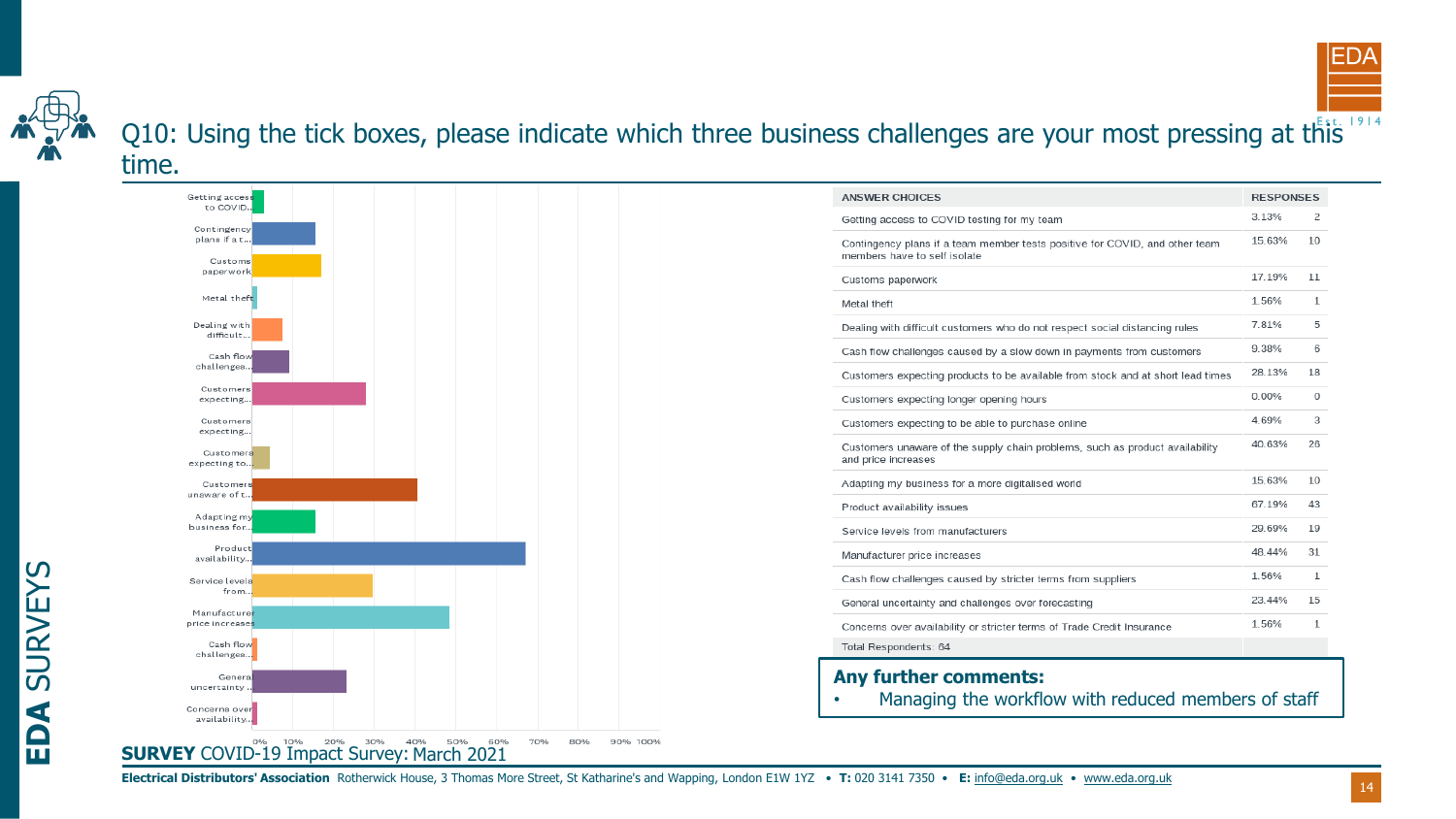

Q11: Price increases are affecting the whole supply chain. Would a document, which you could use to communicate with your customers, that explains the background to the price increases, be helpful?



| <b>ANSWER CHOICES</b> | <b>RESPONSES</b> |    |
|-----------------------|------------------|----|
| Yes                   | 76.56%           | 49 |
| No                    | 23.44%           | 15 |
| <b>TOTAL</b>          |                  | 64 |

**EDA** SURVEYS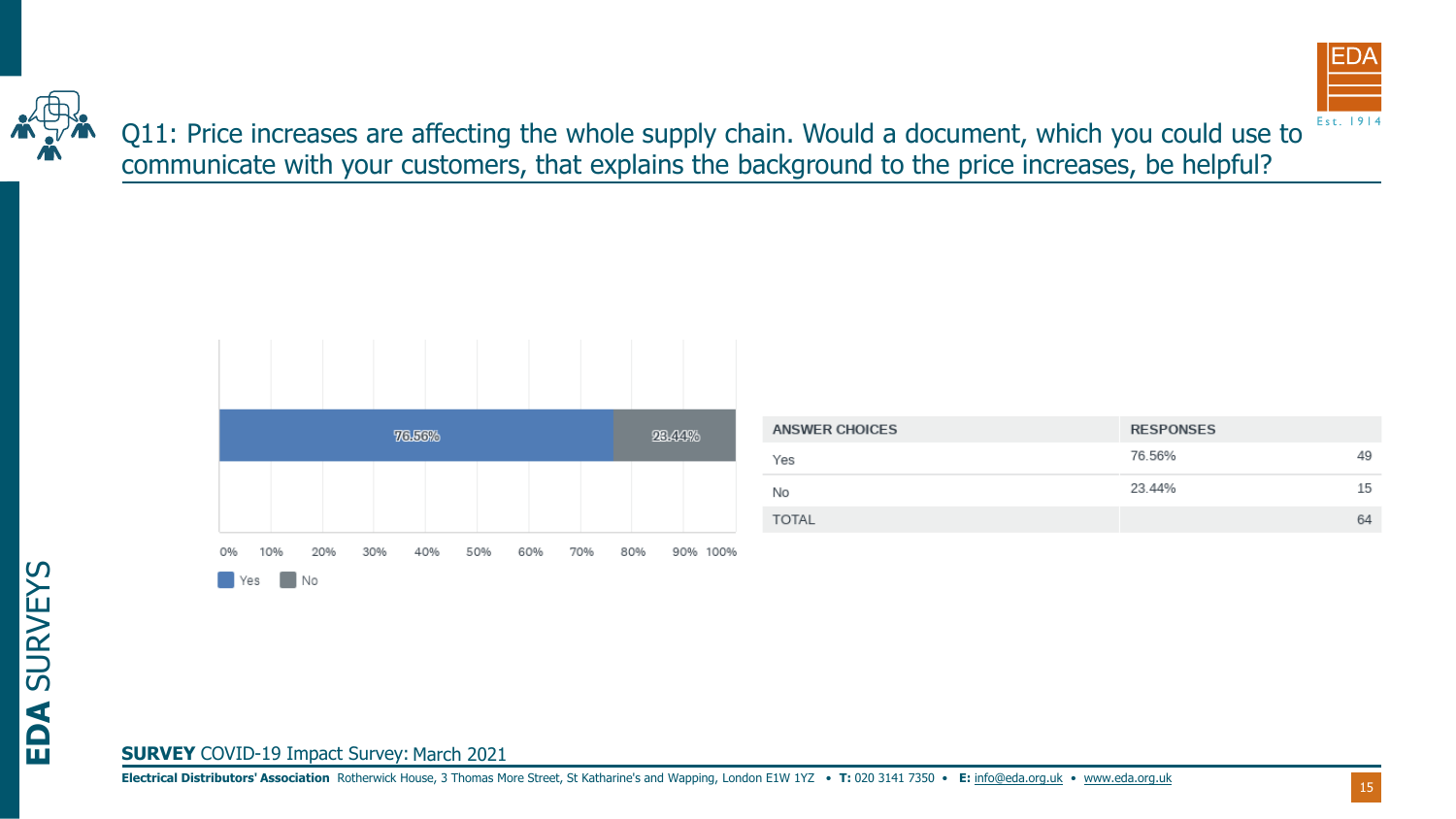

# Q12: Do you supply products to customers in Northern Ireland?



| <b>ANSWER CHOICES</b>                                                                                                                                                                                                                                                                                                                  | <b>RESPONSES</b> |    |
|----------------------------------------------------------------------------------------------------------------------------------------------------------------------------------------------------------------------------------------------------------------------------------------------------------------------------------------|------------------|----|
| Yes                                                                                                                                                                                                                                                                                                                                    | 28.13%           | 18 |
| No                                                                                                                                                                                                                                                                                                                                     | 71 88%           | 46 |
| <b>TOTAL</b>                                                                                                                                                                                                                                                                                                                           |                  | 64 |
| <b>Any further comments:</b><br>We are based in NI and are having a difficulties with suppliers<br>willing to send goods DDP.<br>The additional processes/documentation information needed to<br>move goods to our branch in NI. A lack of understanding from<br>suppliers on what and how they can move goods to our branch in<br>NT. |                  |    |

#### **SURVEY** COVID-19 Impact Survey: March 2021

**Electrical Distributors' Association** Rotherwick House, 3 Thomas More Street, St Katharine's and Wapping, London E1W 1YZ • **T:** 020 3141 7350 • **E:** [info@eda.org.uk](mailto:info@eda.org.uk) • [www.eda.org.uk](https://www.eda.org.uk/)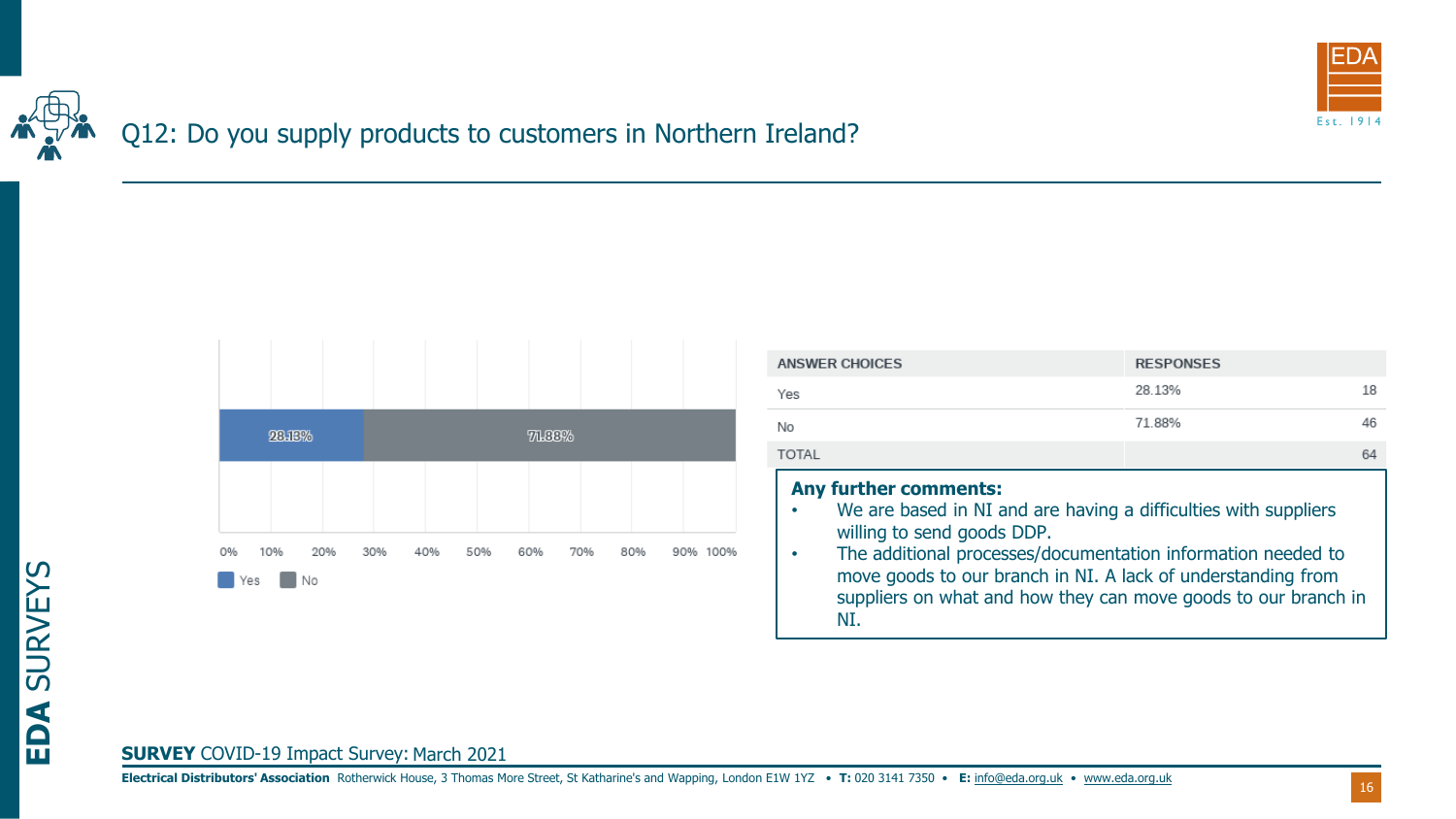

**EDA** SURVEYS

Q13-15: On a scale of 1 to 5, 5 being very negative, how would you gauge the negative impact of



#### **SURVEY** COVID-19 Impact Survey: March 2021

17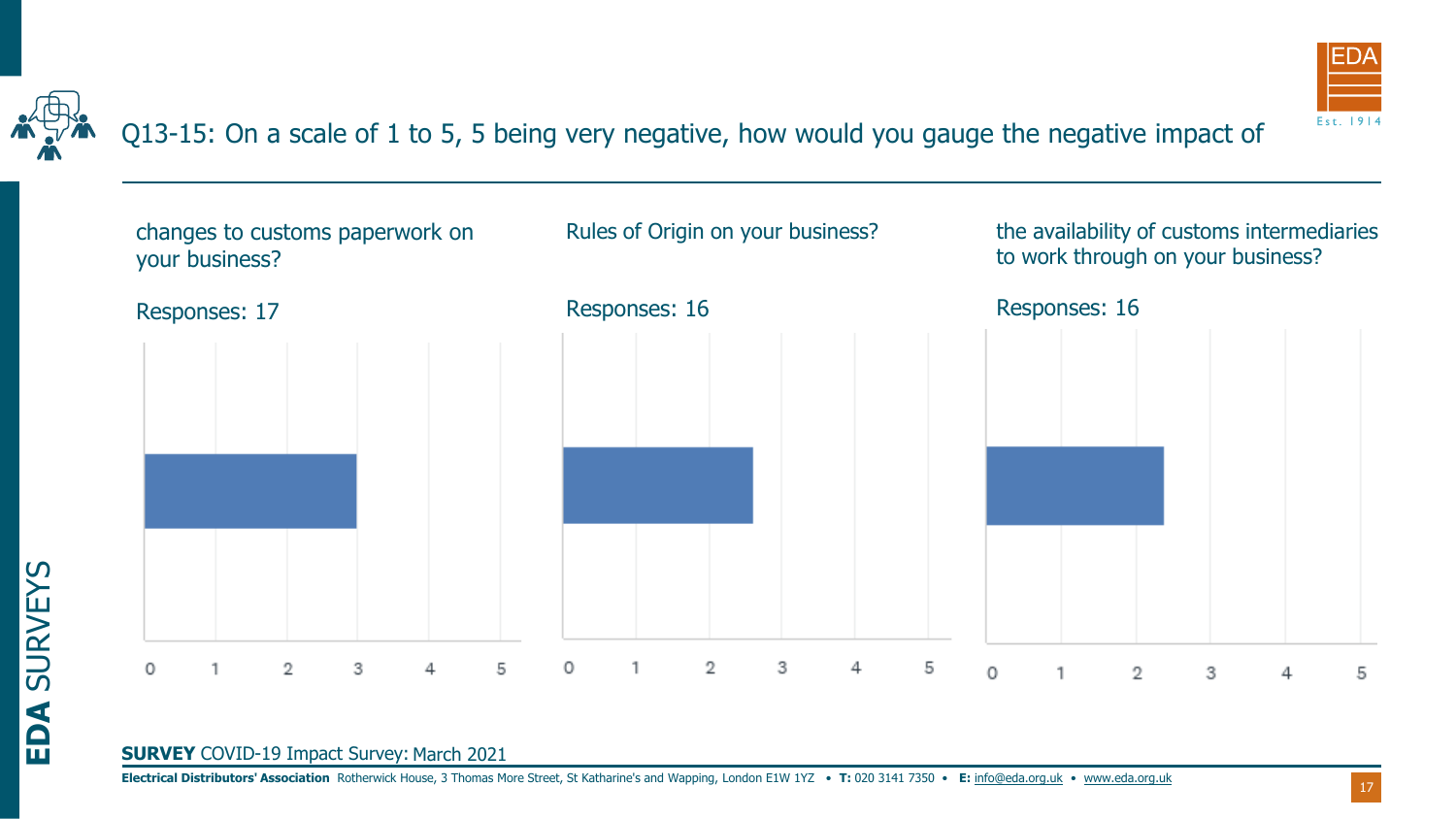

Q16: Does your business regularly use Trade Credit Insurance?



| <b>ANSWER CHOICES</b> | <b>RESPONSES</b> |    |
|-----------------------|------------------|----|
| Yes                   | 31.25%           | 20 |
| No                    | 68.75%           | 44 |
| <b>TOTAL</b>          |                  | 64 |

**EDA** SURVEYS

#### **SURVEY** COVID-19 Impact Survey: March 2021

**Electrical Distributors' Association** Rotherwick House, 3 Thomas More Street, St Katharine's and Wapping, London E1W 1YZ • **T:** 020 3141 7350 • **E:** [info@eda.org.uk](mailto:info@eda.org.uk) • [www.eda.org.uk](https://www.eda.org.uk/)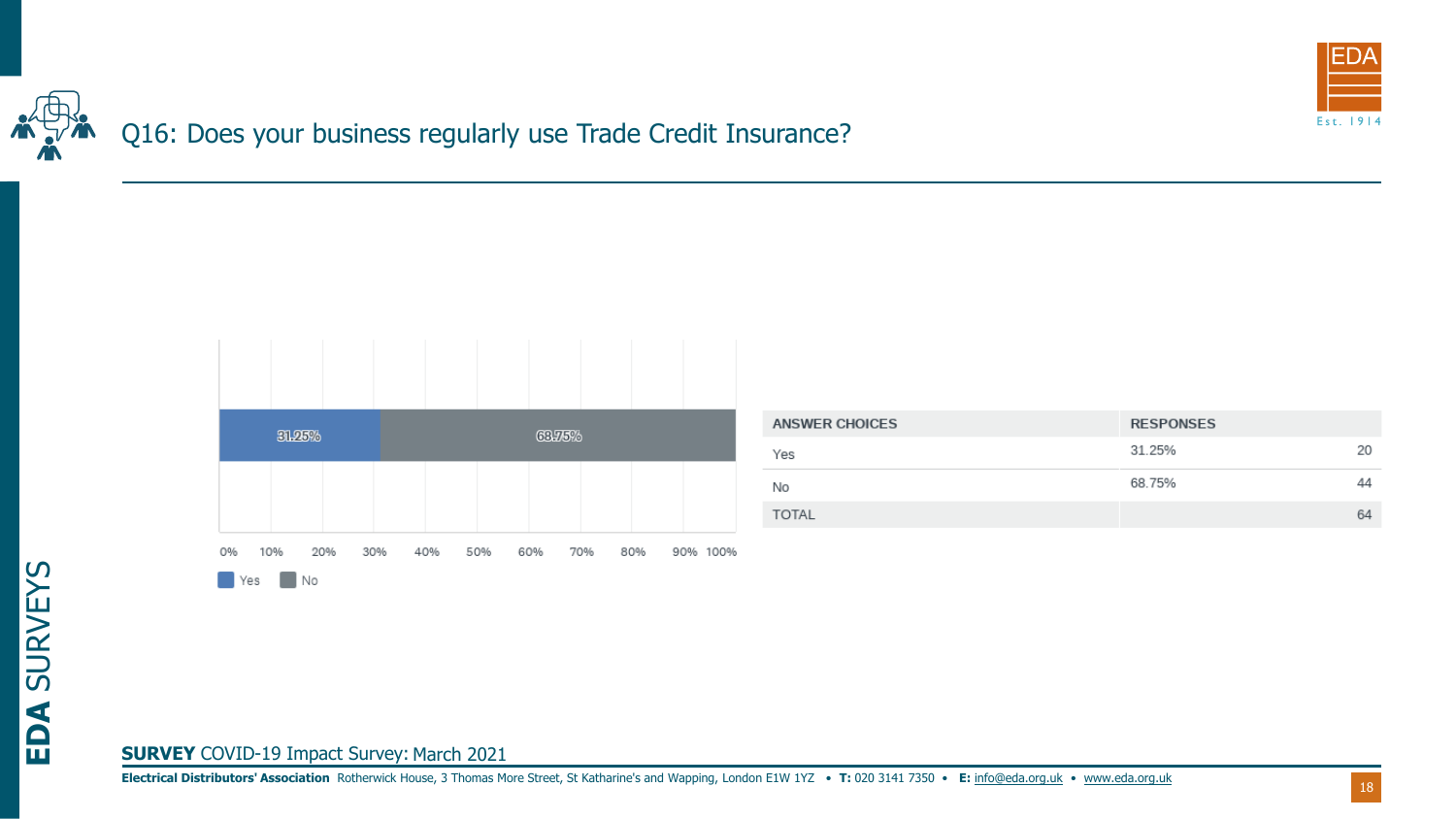

# Q17: Are you experiencing any or all of the following?



| ANSWER CHOICES                               | <b>RESPONSES</b> |    |
|----------------------------------------------|------------------|----|
| TCI limits withdrawn                         | 9.09%            |    |
| <b>TCI limited reduced</b>                   | 90.91%           | 10 |
| Additional restrictions have been introduced | 18 18%           |    |
| Total Respondents: 11                        |                  |    |
|                                              |                  |    |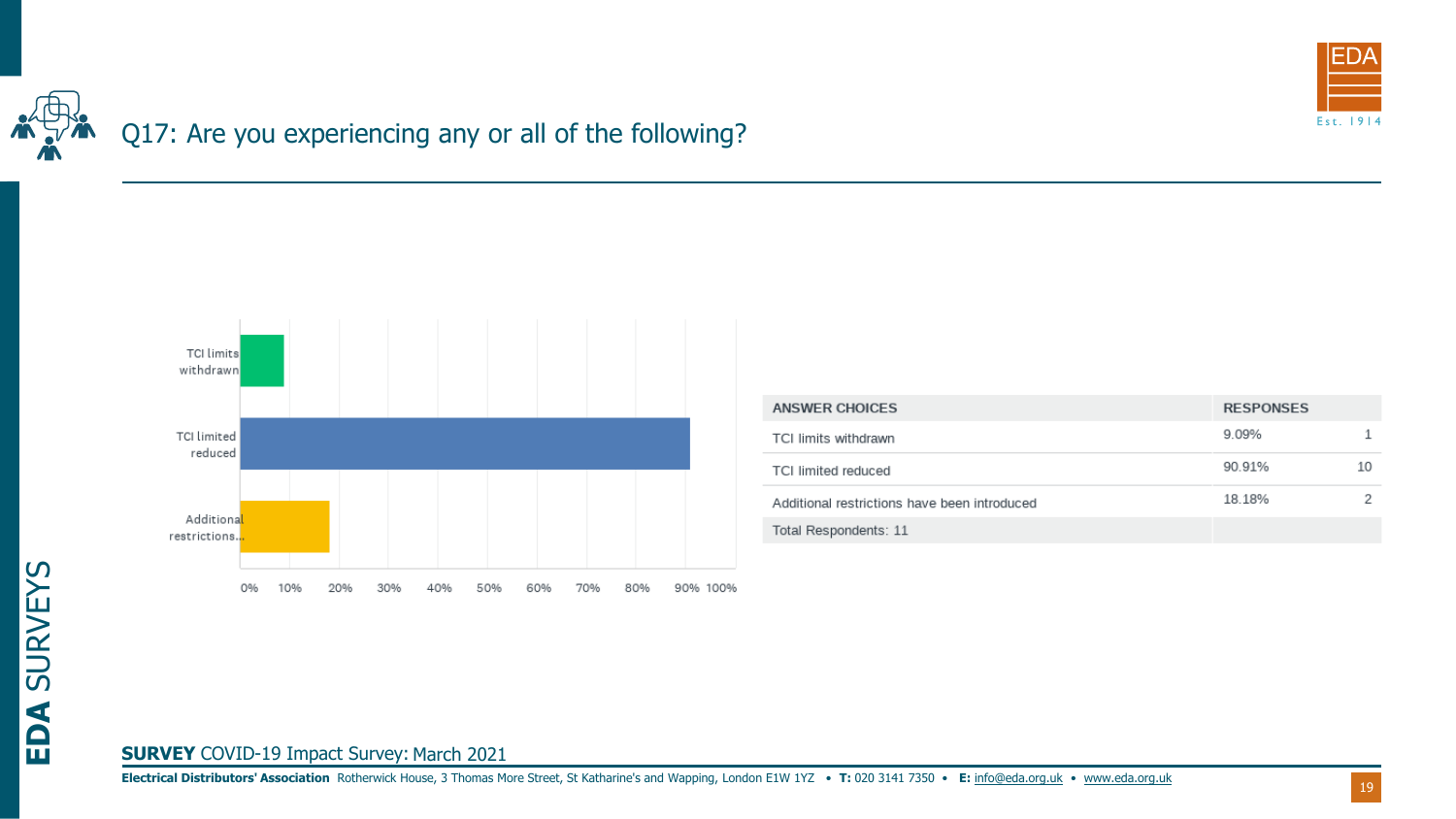



**EDA** SURVEYS

## Q18: Concern about product availability continues to be an issue. Please tell us the three product areas ESTL 1914 where you are experiencing the most difficulty?



| <b>ANSWER CHOICES</b>                                                                                               | <b>RESPONSES</b> |    |
|---------------------------------------------------------------------------------------------------------------------|------------------|----|
| Cable                                                                                                               | 71.43%           | 45 |
| Lighting                                                                                                            | 34.92%           | 22 |
| <b>Consumer Units</b>                                                                                               | 50.79%           | 32 |
| Wiring Accessories                                                                                                  | 41.27%           | 26 |
| Steel trunking                                                                                                      | 38.10%           | 24 |
| Weatherproof sockets                                                                                                | 11.11%           | 7  |
| Switchgear                                                                                                          | 7.94%            | 5  |
| Circuit protection                                                                                                  | 31.75%           | 20 |
| Other product areas not listed above:                                                                               | 9.52%            | 6  |
| Total Respondents: 63                                                                                               |                  |    |
| Any other products not listed:<br>Generally all products<br>Decorative lighting<br><b>Yes</b><br><b>PVC Conduit</b> |                  |    |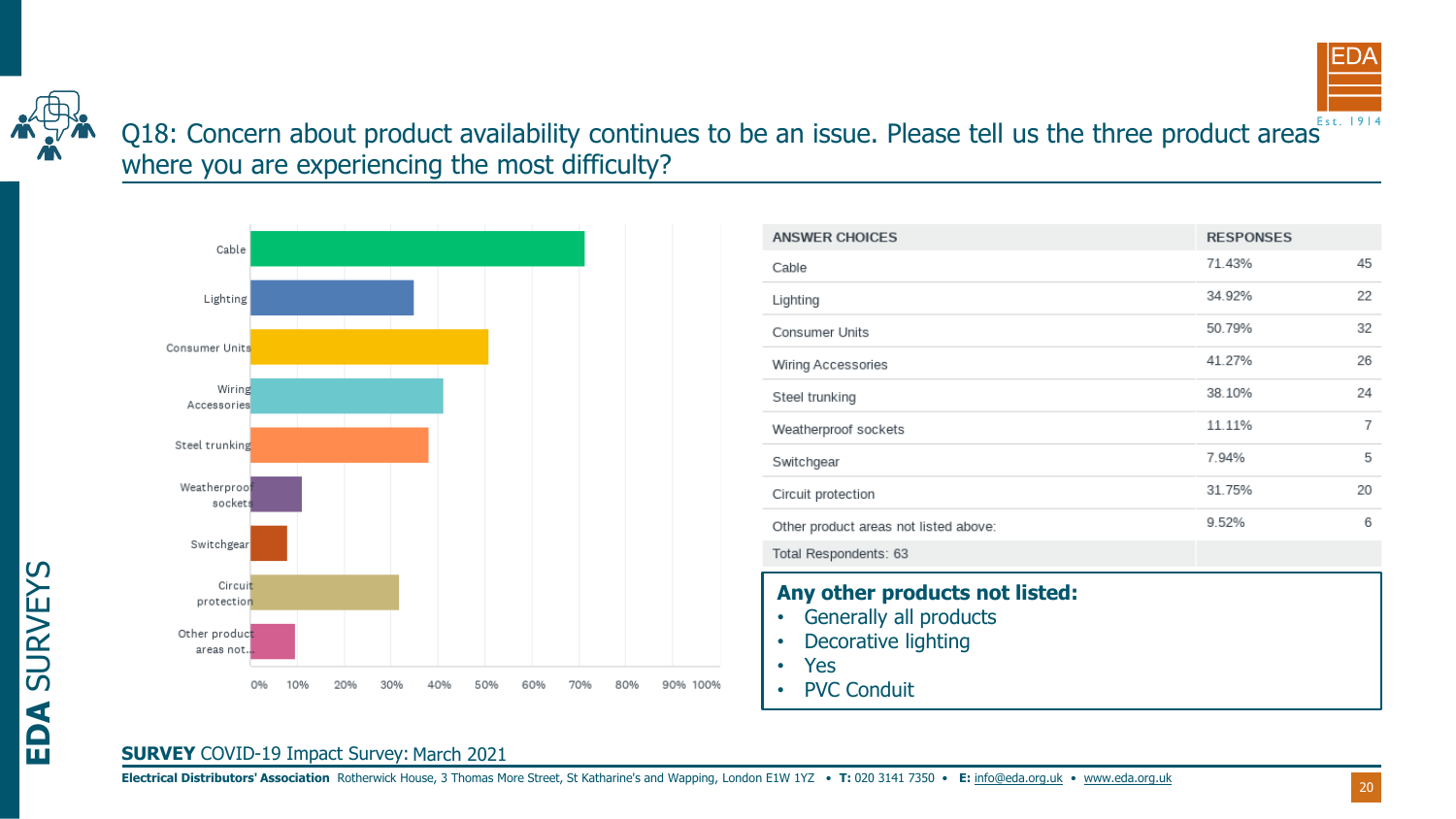

### Q19: Are you on allocation or experiencing extended lead times from any suppliers?

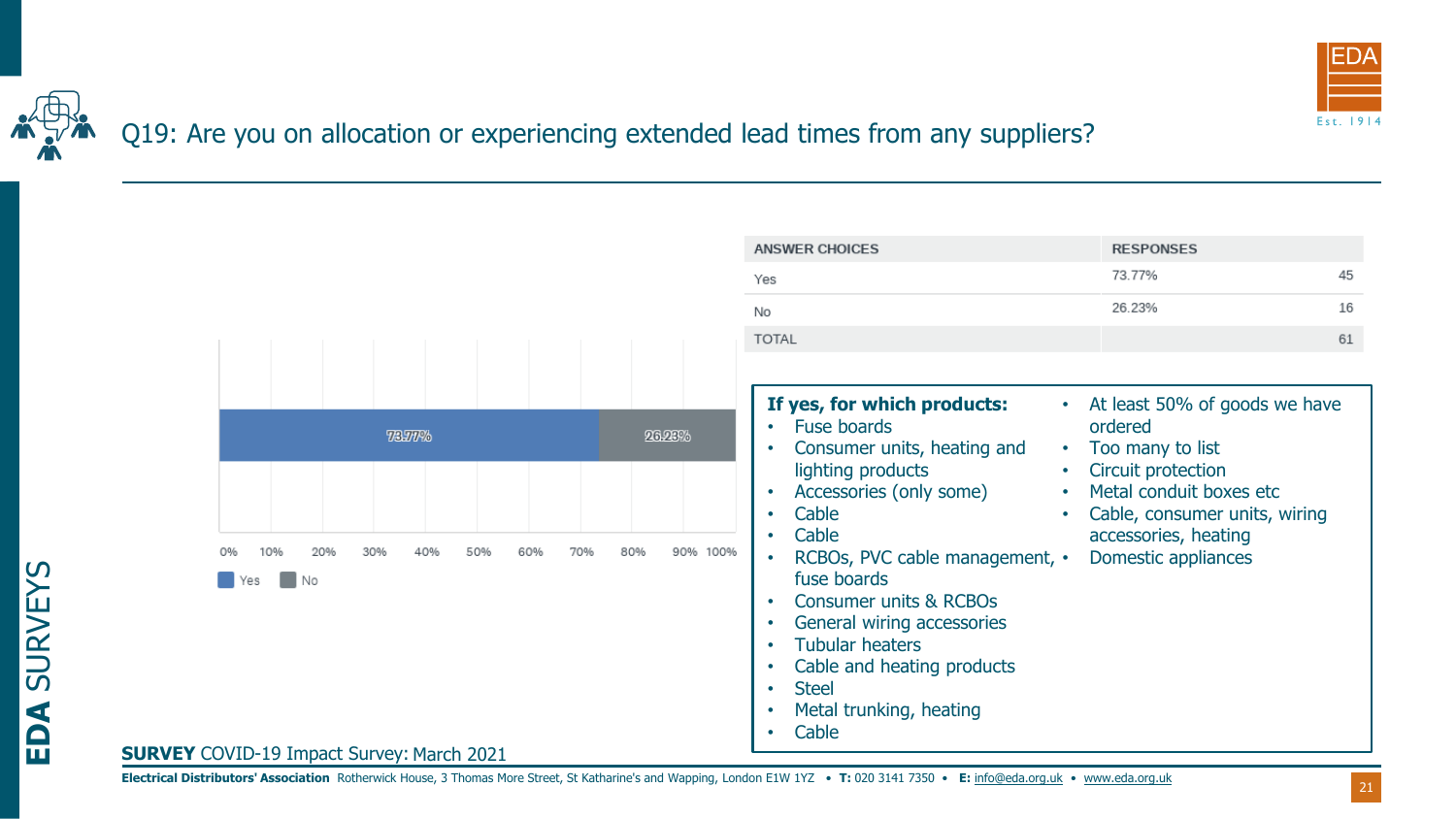

## Q20: Have you noticed any changes in purchasing behaviour from your customers?



| 45.10%<br>23<br>6<br>11.76%<br>17<br>33.33%<br>20<br>39.22%<br>Shorter lead times but still expecting products to be available from stock<br>13<br>25.49%<br>2<br>3.92%<br>5<br>9.80% |
|---------------------------------------------------------------------------------------------------------------------------------------------------------------------------------------|
|                                                                                                                                                                                       |
|                                                                                                                                                                                       |
|                                                                                                                                                                                       |
|                                                                                                                                                                                       |
|                                                                                                                                                                                       |
|                                                                                                                                                                                       |
|                                                                                                                                                                                       |
| 5<br>9.80%                                                                                                                                                                            |
|                                                                                                                                                                                       |
| <b>Other changes in customer behaviour:</b><br>Margins are tight as they are price checking even more especially                                                                      |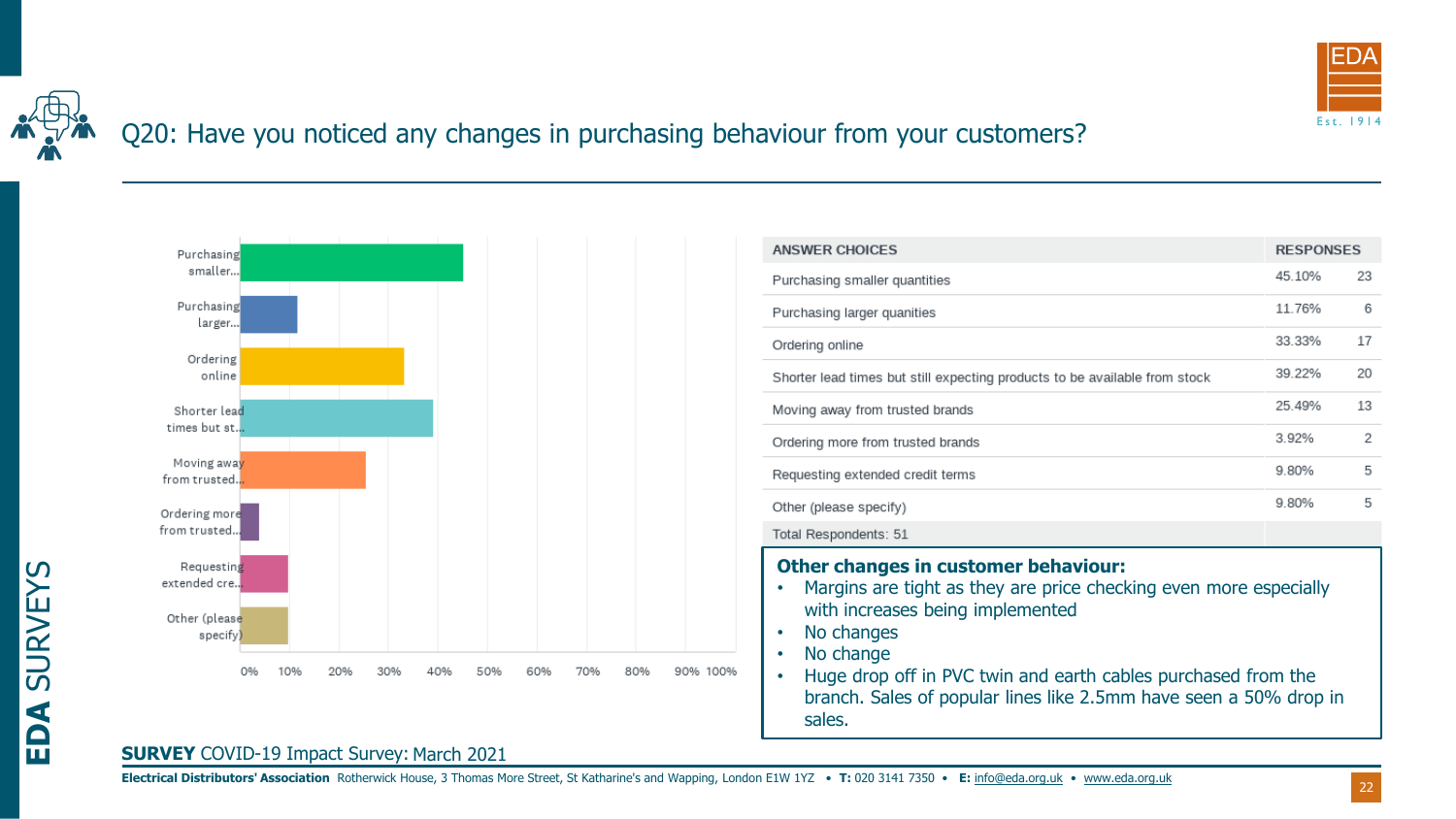



**EDA** SURVEYS

Q21: Are you aware of the Lighting Industry Association (LIA) and the work it is doing to raise quality Est. 1914 standards in the market place?



| <b>ANSWER CHOICES</b>                                                                                                          | <b>RESPONSES</b> |    |
|--------------------------------------------------------------------------------------------------------------------------------|------------------|----|
| Yes                                                                                                                            | 77.42%           | 48 |
| No                                                                                                                             | 19.35%           | 12 |
| Other (please specify)                                                                                                         | 3.23%            | 2  |
| <b>TOTAL</b>                                                                                                                   |                  | 62 |
| <b>Any further comments:</b><br>No comment<br>Our Buying Group only accepts preferred suppliers who are members<br>of the LIA. |                  |    |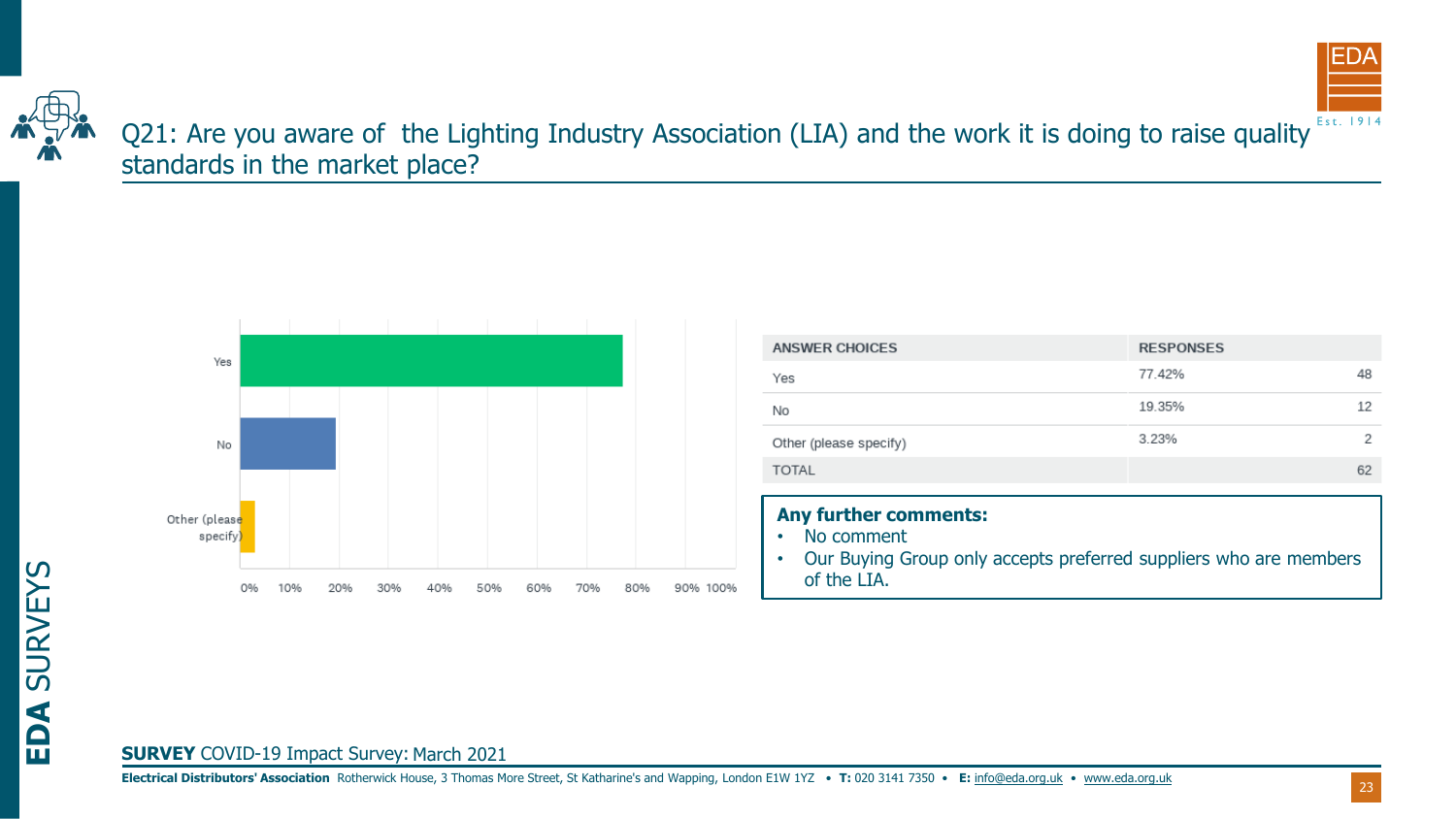Q22: To what extent are you aware of and prepared for the new UKCA product marking requirements and related product declarations that are being phased in to replace CE marking?



| ANSWER CHOICES                                                          | <b>RESPONSES</b> |    |
|-------------------------------------------------------------------------|------------------|----|
| We are fully aware and are well prepared                                | 6.90%            | 4  |
| We are aware and preparations are in progress                           | 13.79%           | 8  |
| We are aware but need more information before we can begin preparations | 37.93%           | 22 |
| We are completely unaware and need more information                     | 41 38%           | 24 |
| <b>TOTAL</b>                                                            |                  | 58 |

# **SURVEY** COVID-19 Impact Survey: March 2021

**Electrical Distributors' Association** Rotherwick House, 3 Thomas More Street, St Katharine's and Wapping, London E1W 1YZ • **T:** 020 3141 7350 • **E:** [info@eda.org.uk](mailto:info@eda.org.uk) • [www.eda.org.uk](https://www.eda.org.uk/)

24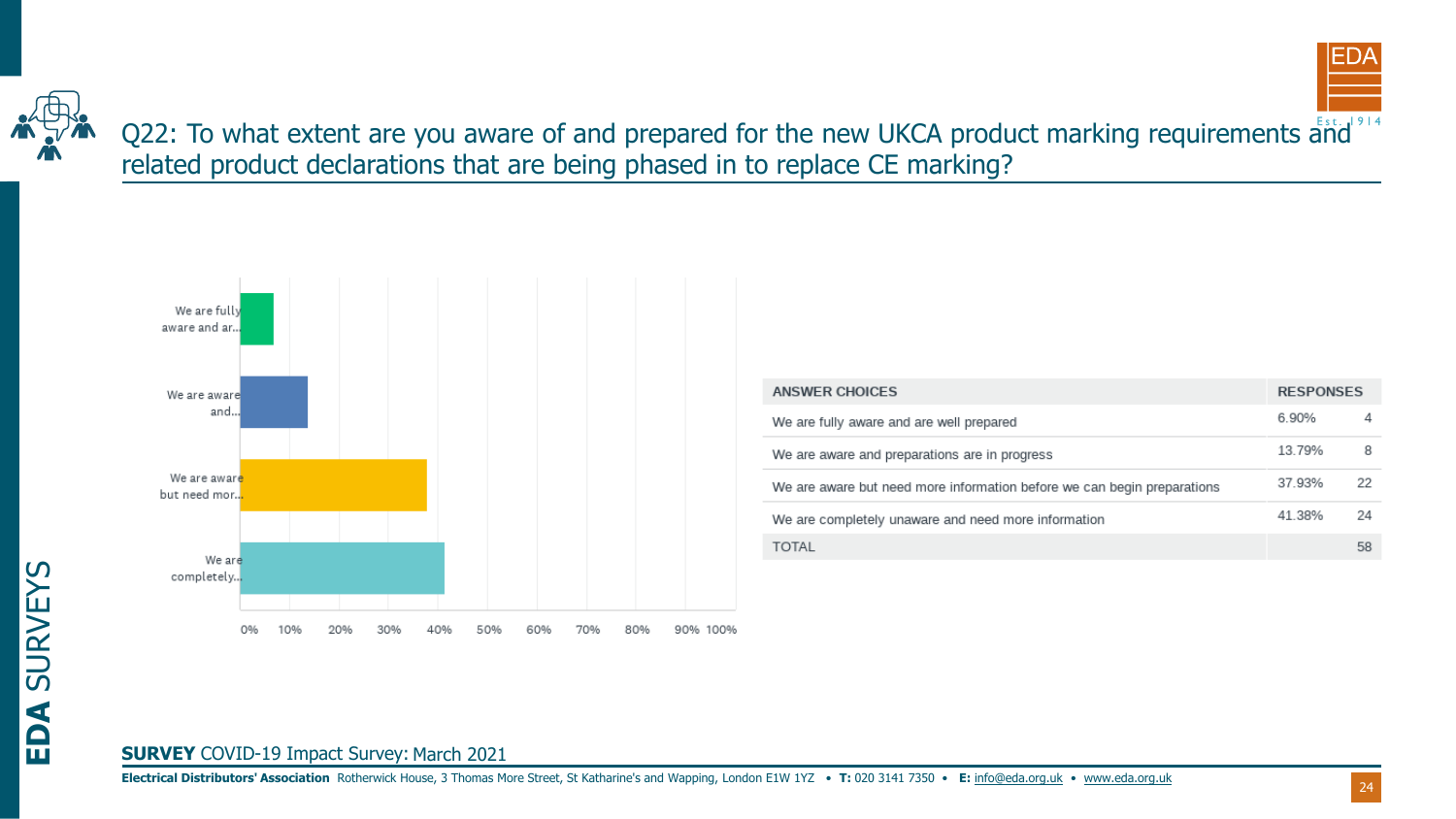

# Q23: Do you feel more optimistic now than you did in Q4 2020?



| <b>ANSWER CHOICES</b> | <b>RESPONSES</b> |    |
|-----------------------|------------------|----|
| Yes                   | 75.81%           | 47 |
| No                    | 24.19%           | 15 |
| <b>TOTAL</b>          |                  | 62 |

#### **Comments:**

Nearly 76% of Distributor respondents feel more optimistic now, compared to only 50% of respondents in the January survey.

# **EDA** SURVEYS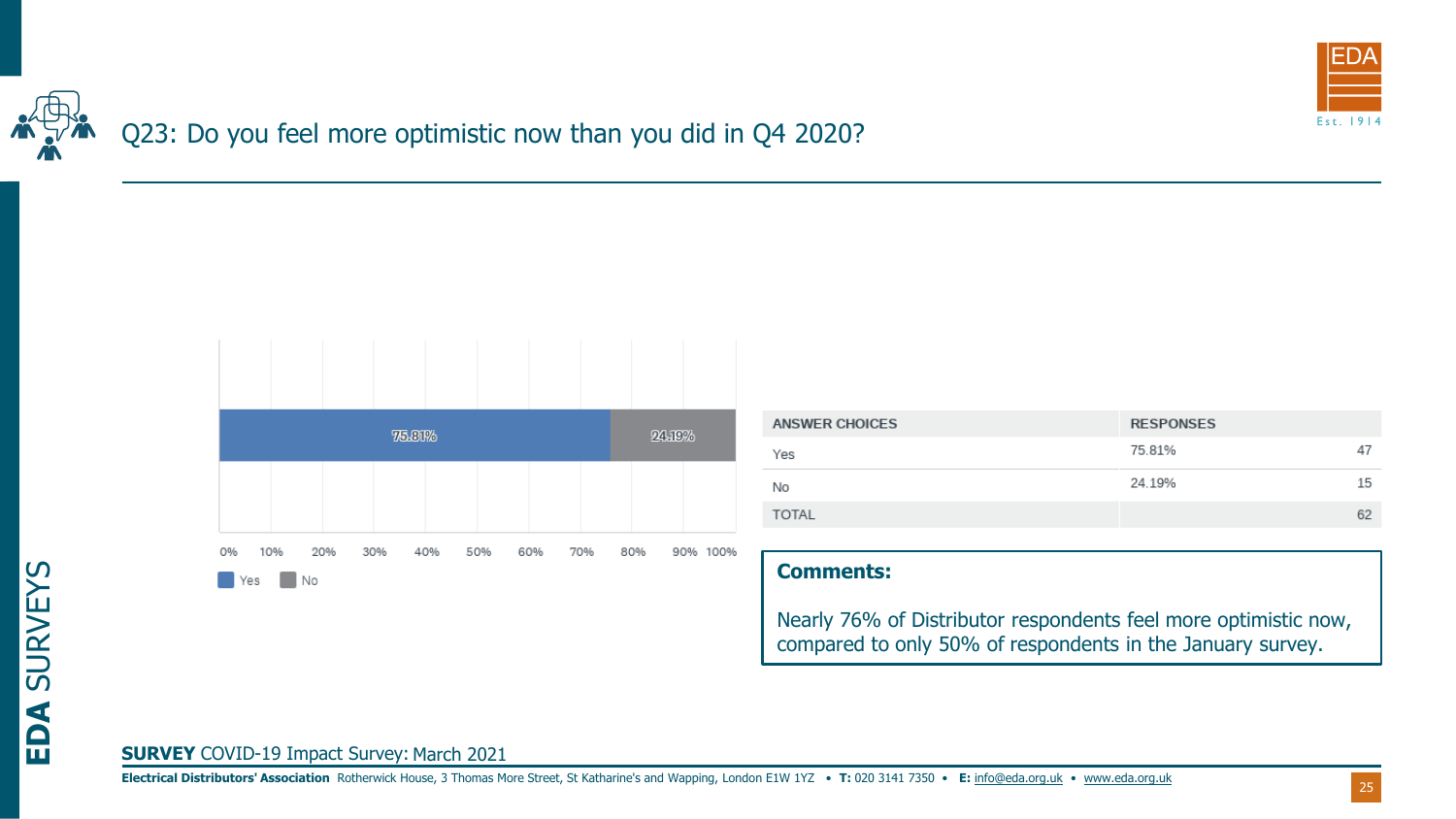

#### **Negative**

- The bubble has got to burst I don't understand why it hasn't yet!
- Expecting a severe drop off in spend from the public when they can get out and about again. The products we are seeing growth in are all home improvement.
- Brexit affected us last year due to uncertainty in the global marketplace, strangely Covid hasn't had a much effect as Brexit did..
- Still uncertainty and lockdowns still in place
- The length of lock down concerns me, and who knows how it will unravel.
- Still much uncertainty regarding market recovery and also post-brexit in northern Ireland.
- The extent of the damage this shutdown has done to the economy is becoming more prevalent every day.
- Business was good in Q4 2020. Since then the enhanced lockdown has put the handbrake on. We await the announcement for when restrictions in relation to business will be lifted.

#### **Mixed**

- Put Yes but in reality 'About the same'. Business booming. Worry that its a bit too good to be true!
- The lockdown has disrupted customer buying habits, and supressed customer loyalty.